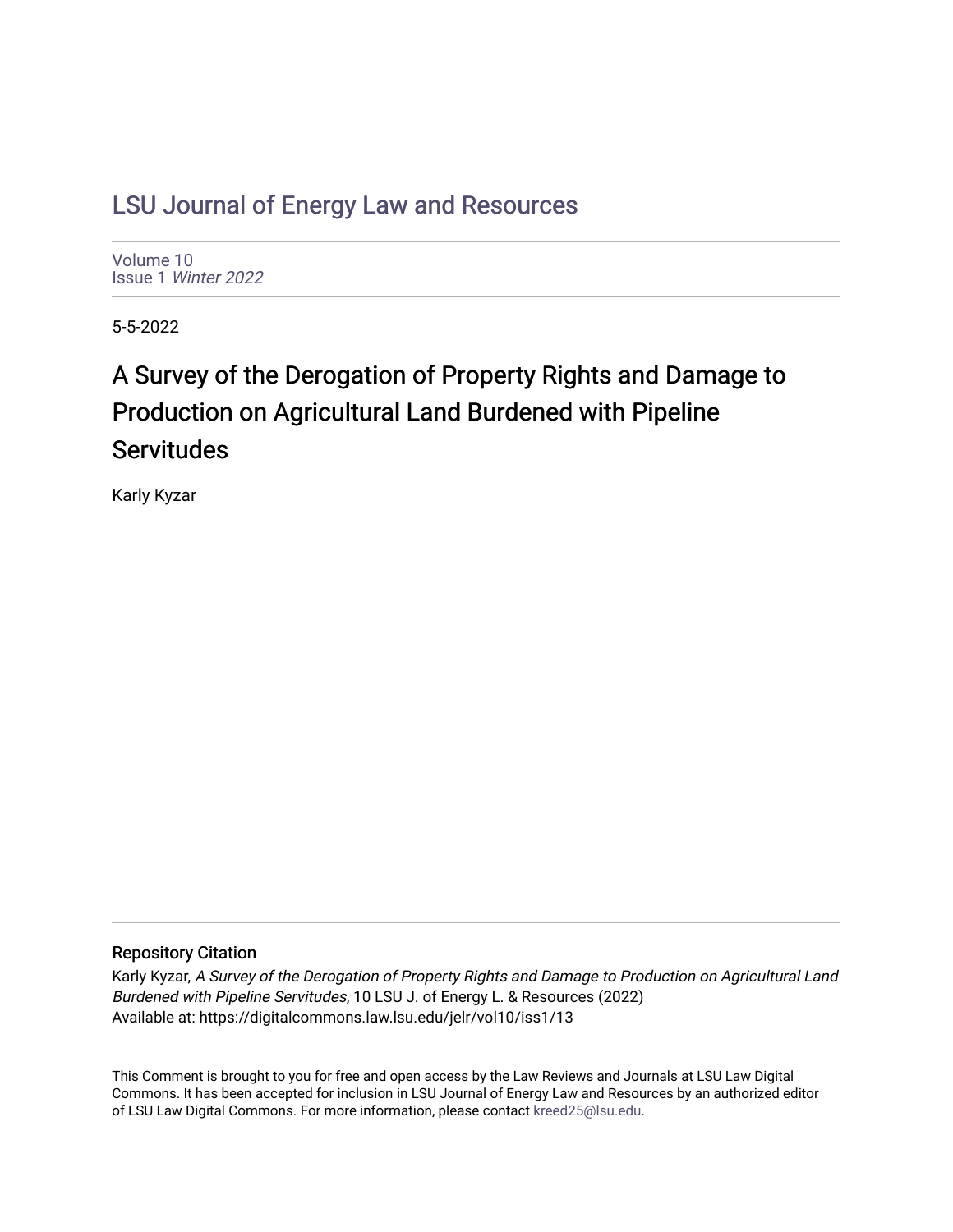## **A Survey of the Derogation Of Property Rights and Damage to Production on Agricultural Land Burdened with Pipeline Servitudes**

*Karly Kyzar*\*

## TABLE OF CONTENTS

| I. | How Do Pipeline Companies Get Away with                                                                                                                                                                                                                            |  |
|----|--------------------------------------------------------------------------------------------------------------------------------------------------------------------------------------------------------------------------------------------------------------------|--|
|    | A. Expropriation (Also Known as                                                                                                                                                                                                                                    |  |
|    |                                                                                                                                                                                                                                                                    |  |
|    |                                                                                                                                                                                                                                                                    |  |
|    |                                                                                                                                                                                                                                                                    |  |
| П. | Money for the "Fair Market Value" of the Land is Not<br>Constitutionally or Statutorily Sufficient to Compensate<br>for the Full Extent of the Loss of the Production<br>of the Land Under Louisiana's Broad Definition<br>A. Dismemberment of Ownership Caused by |  |
|    | a Pipeline Servitude                                                                                                                                                                                                                                               |  |
|    | B. Compensation for Today's Land But                                                                                                                                                                                                                               |  |
|    |                                                                                                                                                                                                                                                                    |  |
|    |                                                                                                                                                                                                                                                                    |  |
| Ш. | Expand the Scope of Future Damages                                                                                                                                                                                                                                 |  |
|    |                                                                                                                                                                                                                                                                    |  |

#### **INTRODUCTION**

Soft pink and orange streaks paint the Louisiana sky above acres and acres of wispy Acadia Parish rice fields. The gentle sunrise combines with the morning dew to create the illusion of fields plated with gold, an indication that harvest is imminent. Passed down from father to son, this land is generational land. Families have endlessly toiled upon this earth to eke out sustenance and support their loved ones, aided by the rich Louisiana soil and stubborn Louisiana spirit. A farmer's life is a brutal,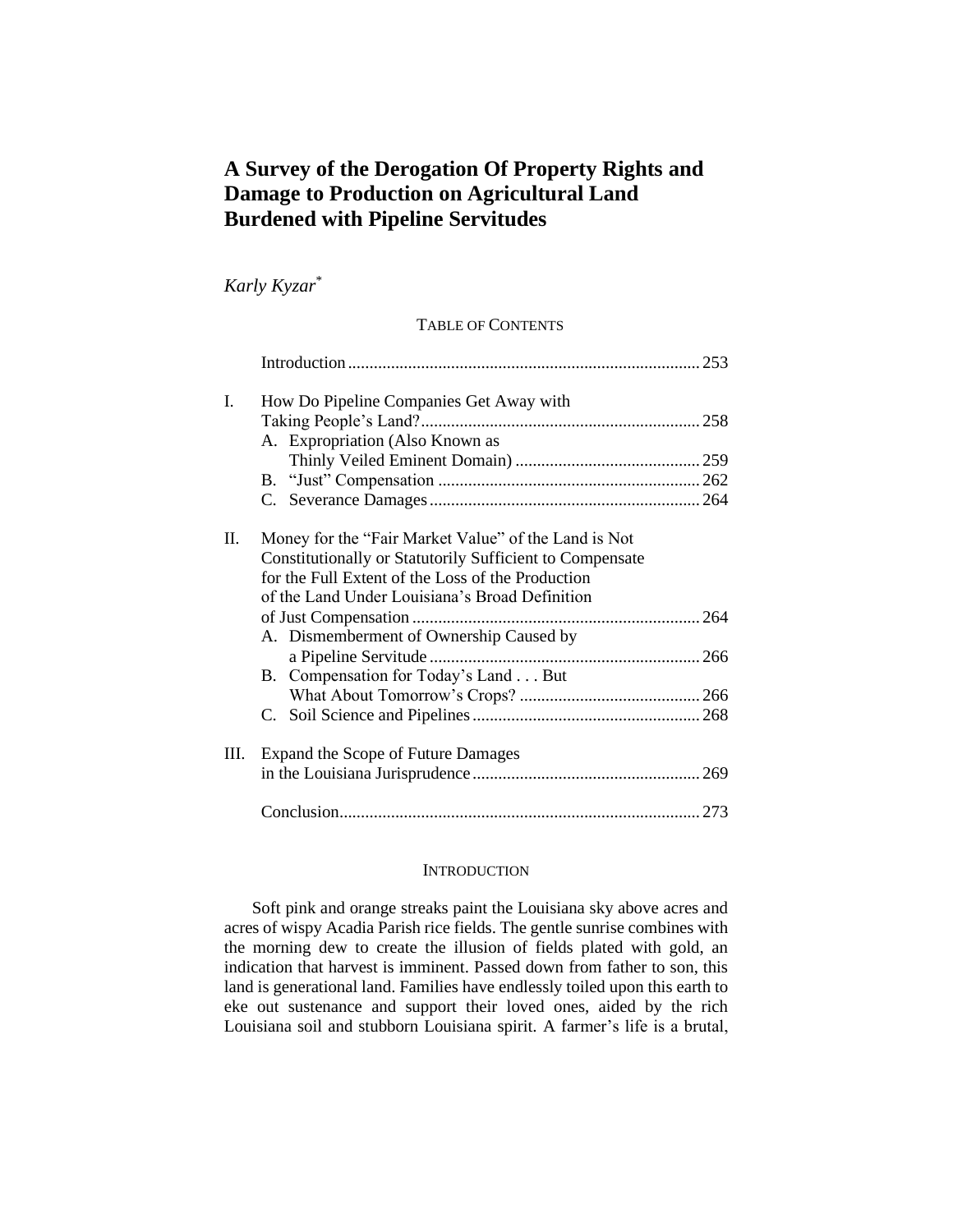taxing existence, but the backbreaking labor becomes worthwhile when the crops ripen, and that harvest honey hue stretches as far as the eye can see . . .

Marring the center of the rice field is a 200-yard-wide gash cleaving through the entirety of the property. Where the tract of land meets the road, warning signposts and unsightly maintenance equipment indicate the presence of six underground pipelines, creating a stark contrast of ripening rice on one side and fallow, overgrown land interspersed with pipeline equipment on the other. The juxtaposition of nature's beauty and industrial interference is more than unsightly.

Mr. Sarver, owner and leaseholder of the aforementioned lands, has dealt with pipelines his entire life.<sup>1</sup> On multiple occasions, with the most recent in 2016 with the Bayou Bridge Pipeline, pipelines have been proposed and constructed across his farmland. <sup>2</sup> The pervasive impact of pipelines on his land has caused headaches and increased workloads for Sarver's already busy farming schedule.<sup>3</sup>

The problematic nature of pipelines stems in part from the manner in which they are constructed. Pipelines are typically placed underground, and the minimum burial depth calls for at least 2.5 feet of dirt to cover the oil or gas pipeline—assuming other factors such as drainage ditches, streams, or previously installed pipelines do not exist to necessitate deeper implantation of the pipeline.<sup>4</sup> To reach this required depth, the pipeline company first removes any vegetation, trees, or crops from the surface of the land where the pipeline will be placed.<sup>5</sup> Next, the soil is removed in

1. Interview with Chris Lane Sarver, Acadia Parish Landowner and Leaseholder (Sept. 12, 2020).

Copyright 2022, by KARLY KYZAR.

J.D./D.C.L., 2022, Paul M. Hebert Law Center, Louisiana State University. The author extends her gratitude to Professors Randy Trahan and Keith Hall for their time and insights into the writing process. The author would also like to acknowledge Chris Sarver, without whom this article would not have been possible. Additionally, the author expresses her thanks to the Journal of Energy Law and Resources Volume IX and X editorial boards for their meticulous edits and suggestions during the writing and production process.

<sup>2.</sup> *Id.*

<sup>3.</sup> *Id.*

<sup>4.</sup> *Pipelines - How Deeply Should They be Buried?*, CHAPMAN ENG'G (Feb. 8, 2016), https://www.chapman.engineering/blog/2017/1/4/pipelines-how-deeply -should-they-be-buried [https://perma.cc/65YJ-2EC7].

<sup>5.</sup> *Pipeline Construction: Step by Step Guide*, FRACTRACKER ALL., https:// www.fractracker.org/resources/oil-and-gas-101/pipeline-construction/ [https://per ma.cc/EGH7-ZQC9] (last visited Aug. 22, 2021).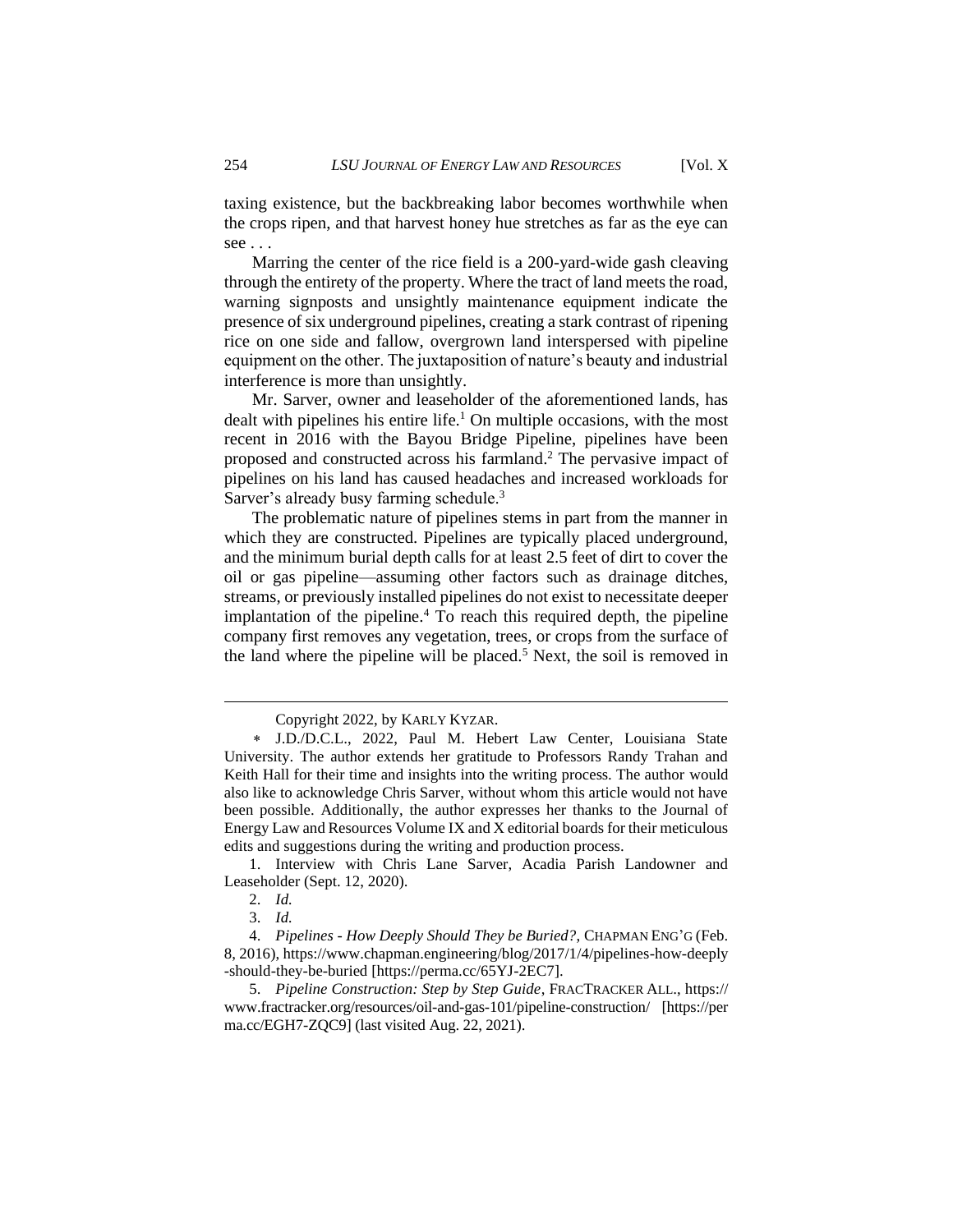segregated layers, and a trench is dug deeply to house the pipeline.<sup>6</sup> After the section of pipe is placed into the trench, the layers of soil are replaced in the order in which they were removed, and the land is returned to its original condition.<sup>7</sup>

In Mr. Sarver's experience, although the pipelines were installed using the procedure mentioned above, such precautionary measures still did not preclude the land from substantial alteration by the construction.<sup>8</sup> Despite efforts to replace the soil layers without mixing, the topsoil inevitably combined with the unproductive lower layers of clay.<sup>9</sup> According to Mr. Sarver, this mixing of soil layers decreased the crop yield for subsequent years until the soil regained its normal composition.<sup>10</sup>

Additionally, rice production is dependent upon perfectly flat and uniform land.<sup>11</sup> Although pipeline companies assert they return the land back to its original condition, Mr. Sarver's experience indicates otherwise. According to Mr. Sarver, after a "responsible" pipeline company came through his land, it took approximately three years for the land to be worked back to the perfect flat consistency ideal for rice growth and crawfish production.<sup>12</sup>

Mr. Sarver's final grievance was the lack of control he possessed over the portions of his land burdened by pipeline servitudes. To perform even the simplest of tasks like planting crops, building levees, or constructing fences on his property, Mr. Sarver is obligated to first contact the pipeline company and wait for a representative to physically oversee the activities conducted near the pipeline.<sup>13</sup> Indeed, pipeline companies frequently send

<sup>6.</sup> Canadian Energy Pipeline Ass'n (CEPA), *How is a Pipeline Built?*, ABOUT PIPELINES, https://www.aboutpipelines.com/en/pipeline-101/the-life-ofa-pipeline/building-a-pipeline/ [https://perma.cc/B27R-36G8] (last visited Aug. 24, 2021).

<sup>7</sup>*. Id.*

<sup>8.</sup> Interview with Chris Lane Sarver, *supra* note 1.

<sup>9.</sup> *Id.*

<sup>10.</sup> *Id.*

<sup>11.</sup> To achieve the ideal flat consistency, farmers utilize a technique referred to as lasering. Laser grading "is the process of leveling a land surface to a desired gradient by cutting, filling, and smoothing the soil" to create an ultra smooth surface without significant high spots or dips. *Laser Grading Sports Fields*, SPORTS TURF MANAGERS ASS'N, https://11luuvtufne6f2y33i1nvedi-wpengine .netdna-ssl.com/wp-content/uploads/2018/05/Laser-Grading-FINAL.pdf [https:// perma.cc/S8VX-6WDA] (last visited Aug. 24, 2021).

<sup>12.</sup> Interview with Chris Lane Sarver, *supra* note 1.

<sup>13.</sup> *Id.*; *see also* Tex. Gas Transmission Corp. v. Soileau, 251 So. 2d 104, 109 (La. Ct. App. 1971) (validating that landowners are prohibited from constructing any structures or digging ditches across a pipeline right of way).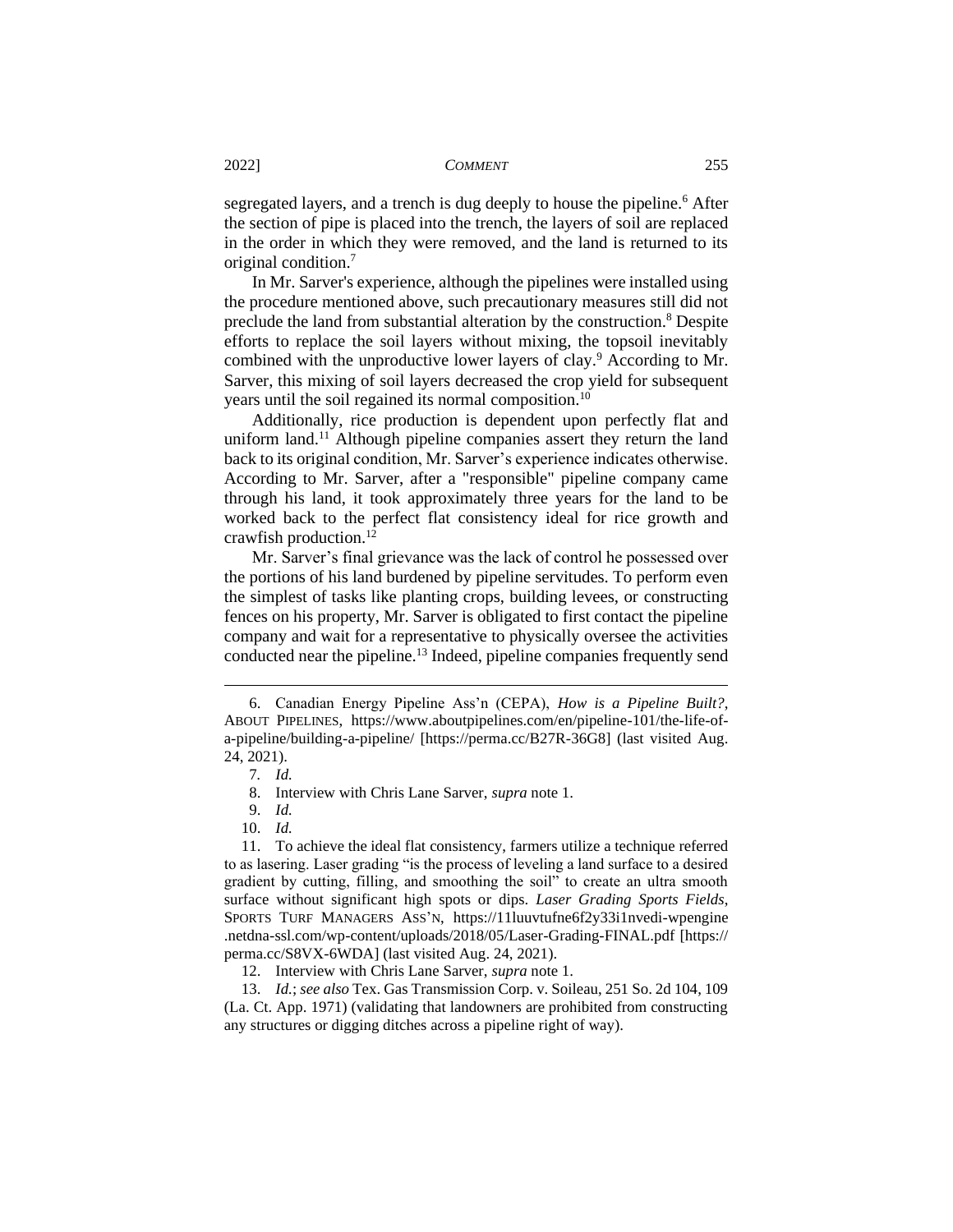pamphlets in the mail outlining these requirements to remind landowners of their land use limitations.<sup>14</sup> Pipelines under agricultural land such as Mr. Sarver's not only create a substantial burden in requiring more labor to produce a smaller-than-average crop yield upon the pipeline right of way ("ROW") land, but also the pipeline servitude constitutes a dismemberment of his property rights on land that has been in his family for generations.<sup>15</sup>

Although the Declaration of Independence espouses the idea that Americans are entitled to "life, liberty, and the pursuit of happiness,"<sup>16</sup> the original philosophical sentiment declared by English philosopher John Locke stipulates that "life, liberty, and *property*" are the inalienable and fundamental natural rights of mankind.<sup>17</sup> Throughout Western history, property has been the primary marker of success, wealth, and prosperity in society. In modern times, wealth accumulation is no longer so inextricably tied to ownership of corporeal immovables such as tracts of land; however, ownership of property remains an integral feature of American culture. Property ownership is a fundamental American right protected by our Constitution, and the landowner's right to exclude is one of the most essential elements in the bundle of rights of individual property ownership.<sup>18</sup> Pipeline servitudes—especially those imposed upon unwilling landowners—place severe limitations on the rights of landowners and their ability to use their land with the potential to span decades or even lifetimes.<sup>19</sup> The public policy rationale for this derogation

<sup>14.</sup> Interview with Chris Lane Sarver, *supra* note 1.

<sup>15.</sup> *Id.*

<sup>16.</sup> THE DECLARATION OF INDEPENDENCE para. 2 (U.S. 1776).

<sup>17.</sup> *See generally* John Locke, *The Project Gutenberg EBook of Second Treatise of Government* (2010), https://www.gutenberg.org/files/7370/7370 h/7370-h.htm [https://perma.cc/9SAQ-CYTP] (last updated Sept. 5, 2017) (emphasis added).

<sup>18.</sup> *See* Int'l News Serv. v. Associated Press, 248 U.S. 215, 250 (1918) (Brandeis, J., dissenting); Kaiser Aetna v. United States, 444 U.S. 164, 176, 179– 80 (1979); PruneYard Shopping Ctr. v. Robins, 447 U.S. 74, 82 (1980); Loretto v. Teleprompter Manhattan CATV Corp., 458 U.S. 419, 433 (1982); Dolan v. City of Tigard, 512 U.S. 374, 393 (1994); Coll. Sav. Bank v. Fla. Prepaid Postsecondary Educ. Expense Bd., 527 U.S. 666, 667 (1999); Lingle v. Chevron U.S.A. Inc., 544 U.S. 528, 539 (2005); Byrd v. United States, 138 S. Ct. 1518, 1522 (2018).

<sup>19.</sup> Pipeline servitudes typically last as long as the pipeline remains in use to transport oil or gas. However, some courts have further expanded this time frame and held that pipeline servitudes created pursuant to and as a result of the expropriating power of a governmental authority are not subject to a term. *See,*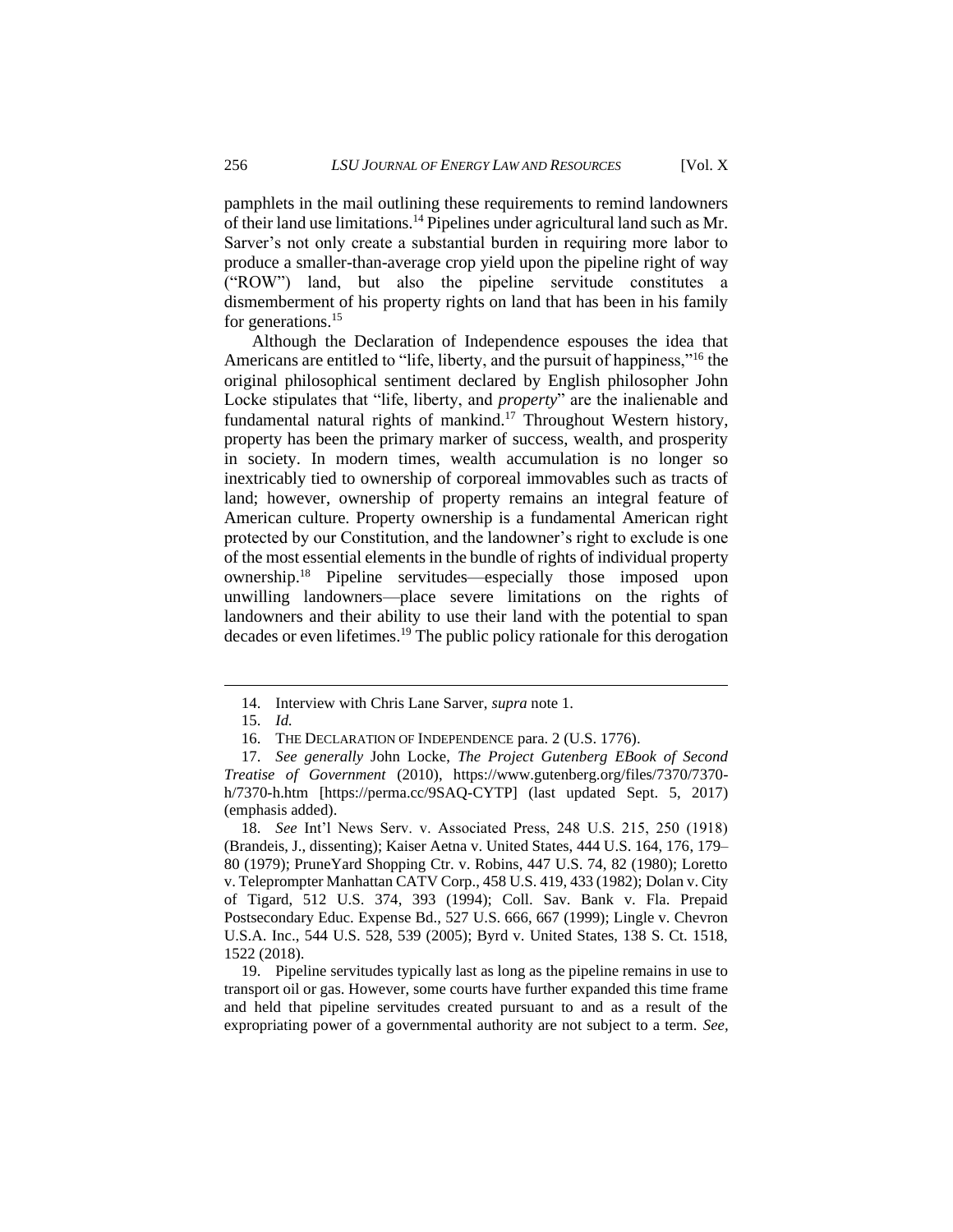of property rights is one of common good: the detriment to the landowner is balanced against the benefits provided by pipelines to the collective whole of society—namely, the efficient transportation of energy in the form of natural gas, crude oil, and other petrochemical substances.

However, the moral high ground of contributing to the "common good" is an insufficient remedy for the dismemberment of ownership forced upon landowners whose lands are unwillingly burdened by pipeline servitudes.<sup>20</sup> In cases of expropriation of land by common carrier pipelines, the pipeline company is constitutionally required to provide "just compensation" to the landowner.<sup>21</sup> However, courts have defined such compensation as the "market value of the expropriated land," which is not necessarily the full extent of both the present and future damages inflicted by the presence of the pipeline.<sup>22</sup> Future damages are especially prevalent for landowners who use their lands for agricultural purposes such as growing crops. And yet, farmers receive no compensation for the additional, prospective damages after the installation of a pipeline.<sup>23</sup> Under the expansive compensation standard in the Louisiana Constitution, the Louisiana jurisprudence should award compensation for future damages stemming from decreased crop productivity due to pipeline activity on agricultural lands.

This Comment aims to highlight the unjust jurisprudence that presents an insufficient remedy available to landowners when a pipeline is constructed across active agricultural land. Part I of this Comment will begin with a general overview of the legal process pipeline companies undertake to build pipelines which, in some cases, occurs without the consent of the landowner. This section will also focus on the concepts of expropriation, just compensation, and severance damages. Part II of this

*e.g.*, Enter. TE Prods. Pipeline Co. v. Avila, No. 16-207, 2016 WL 6495978, at \*8 (La. Ct. App. Nov. 2, 2016).

<sup>20.</sup> "Dismemberment of ownership" is a civil law phrase that indicates the owner of a thing does not enjoy full and encompassing ownership of the thing in question. *See* A.N. YIANNOPOULOS, PROPERTY, *in* 2 LOUISIANA CIVIL LAW TREATISE § 9:17 (5th ed. 2020).

<sup>21.</sup> CMS Trunkline Gas Co. v. State *ex rel.* Dept. of Transp. & Dev., 980 So. 2d 849, 853 (La. Ct. App. 2008) ("Property shall not be taken or damaged by the state or its political subdivision except for public purposes and with just compensation." (quoting LA. CONST. art. 1,  $\S$  4(B)(1))).

<sup>22.</sup> ANR Pipeline Co. v. Succession of Bailey, 558 So. 2d 689, 691 (La. Ct. App. 1990).

<sup>23.</sup> *See generally* Tex. Gas Transmission Corp. v. Fuselier, 133 So. 2d 828 (La. Ct. App. 1961); Columbia Gulf Transmission Co. v. C. J. Grayson, Inc., 232 So. 2d 150 (La. Ct. App. 1970).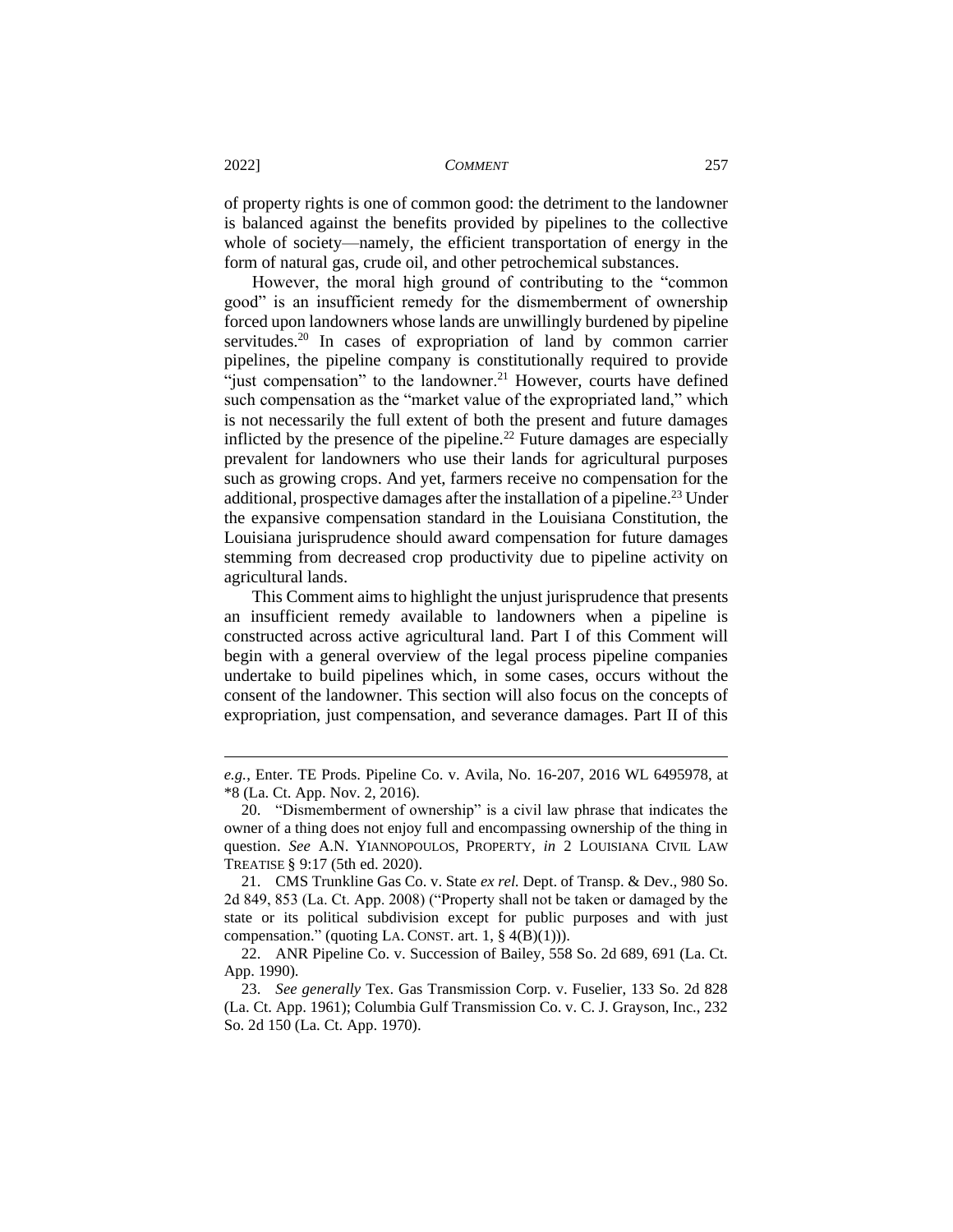## 258 *LSU JOURNAL OF ENERGY LAW AND RESOURCES* [Vol. X

Comment will explore why just compensation as provided in the Louisiana jurisprudence is ultimately an inadequate remedy, particularly for agricultural landowners, due to the commonly occurring possibility of prospective damages spanning into the future after a pipeline is placed into the ground. A presentation of the current and consistent Louisiana jurisprudence ruling that future damages are not compensable due to their "speculative" nature and classification as "double compensation" will be explored in detail. Part III of this Comment will examine potential solutions by proposing ways to expand recognition of "future damages" as a viable theory of recovery when damage by pipelines exceeds the damage originally contemplated by "just compensation." One solution stems from a plain reading of the Louisiana Constitution, which has been ignored by Louisiana jurisprudence. A second solution proposes a change in the law, namely the prescriptive period available for landowners to bring damages actions against expropriating authorities.

## I. HOW DO PIPELINE COMPANIES GET AWAY WITH TAKING PEOPLE'S LAND?

Despite widespread global traction in the pursuit of cleaner energy, traditional "fossil fuels" still rule the energy industry. In a state with a robust energy sector like Louisiana, fossil fuels and pipelines carry these products abound and together form a subsurface labyrinth spanning throughout the entire state. $24$  As a result, Louisiana is one of the major hotspots for oil and gas pipelines in North America.<sup>25</sup> The Louisiana Department of Natural Resources estimates that the state contains approximately 50,000 miles of underground pipelines intersecting every major highway, railroad, and navigable waterway in the state.<sup>26</sup> Agricultural land, comprising nearly a third of the total land in the state of Louisiana, is frequently in the path through which a newly constructed pipeline takes.<sup>27</sup> Typically, when a pipeline traverses an area, the company

<sup>24.</sup> Wendy Fan, *An Introduction to Oil and Gas Pipelines*, FRACTRACKER ALL. (June 14, 2016), https://www.fractracker.org/2016/06/introduction-oil-gaspipelines/ [https://perma.cc/ACP2-XYEB].

<sup>25.</sup> Bethel Afework et al., *Pipeline*, ENERGY EDUC., https://energyedu cation.ca/encyclopedia/Pipeline [https://perma.cc/76QK-RW5J] (last updated Jan. 31, 2020).

<sup>26.</sup> *Pipeline Operations Program*, LA. DEP'T OF NAT. RES., OFF. OF CONSERVATION, http://www.dnr.louisiana.gov/index.cfm/page/150 [https://per ma.cc/EE4B-T8HB] (last visited Aug. 24, 2021).

<sup>27</sup>*. See* U.S. DEP'T OF AGRIC. NAT'L AGRIC. STAT. SERV., LOUISIANA CENSUS LAND AREA (2017), https://www.nass.usda.gov/Statistics\_by\_State/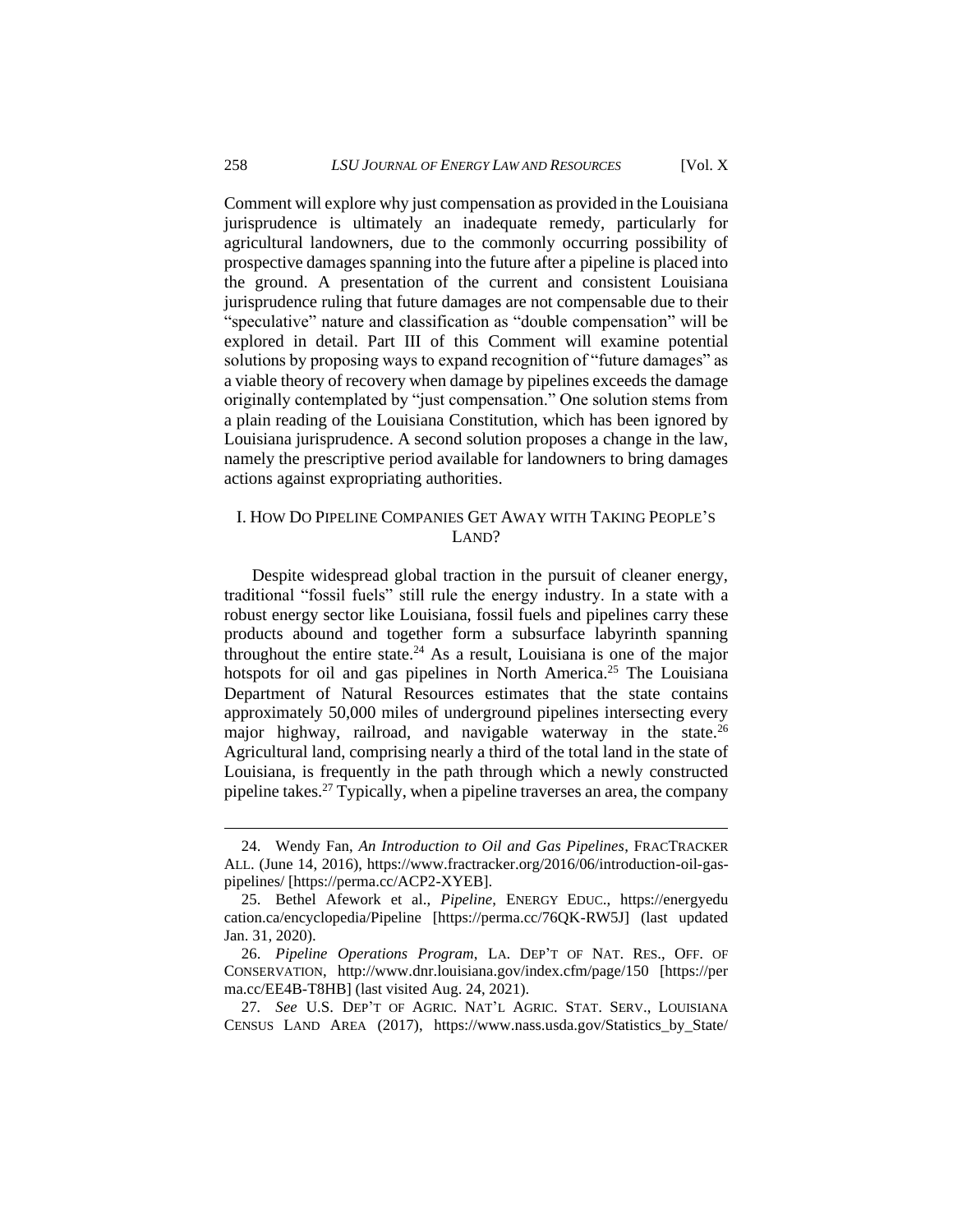negotiates an agreement with the landowner to appease both parties assigning a money value to the pipeline company's use of the land.<sup>28</sup> However, regardless of the landowner's desires or ideas about the worth of his property, under Louisiana law a company building a pipeline that enjoys the status of common or contract carrier is entitled to expropriate the land even if the two parties cannot reach an agreement.<sup>29</sup>

While the landowner is entitled to just compensation for the loss of the land when expropriated by a common carrier such as a pipeline company, the landowner ultimately has no bargaining power to completely prohibit the pipeline's construction on his land if the pipeline company chooses that particular route. The landowner may either engage in negotiations with the pipeline representative to reach a settlement amount amenable to the pipeline company for the taking of the land or endure a lawsuit the landowner will undoubtedly lose. A sufficient understanding of this process requires basic knowledge of expropriation, just compensation, and severance damages.

#### *A. Expropriation (Also Known as Thinly Veiled Eminent Domain)*

Pursuant to the Takings Clause set out in the Fifth Amendment of the United States Constitution, private property shall not be taken by the government for a public purpose without just compensation.<sup>30</sup> The Takings Clause of the Constitution simultaneously protects and hinders property rights allowing the government to take whatever action desired but only so long as compensation is granted for the taking.<sup>31</sup> Property is "taken" when a public authority acquires the right of ownership, a

Louisiana/Publications/Economic\_and\_Demographic\_Releases/Census/lafarmn os.pdf [https://perma.cc/85TK-SCE5].

<sup>28.</sup> Pipeline companies are required by law to enter into good faith negotiations with the landowner before using the expropriation power. *See* LA. REV. STAT. § 19:2 (2020); *see also id.* § 19:2.2. However, the mere fact that the expropriating authority possesses this ability creates an imbalance of negotiating power between the company and the landowner.

<sup>29.</sup> Gregory Anding & Robert Dille, *"Just Compensation" Or Just a Windfall? Do Sales of Pipeline Servitudes Provide Valid, Reliable Comparables for Determination of Just Compensation in Pipeline Expropriation?*, 45 LOY. L. REV. 381 (1999).

<sup>30.</sup> U.S. CONST. amend. V.

<sup>31.</sup> E. Enters. v. Apfel, 524 U.S. 498, 539 (1998) (Kennedy, J., concurring in judgment and dissenting in part).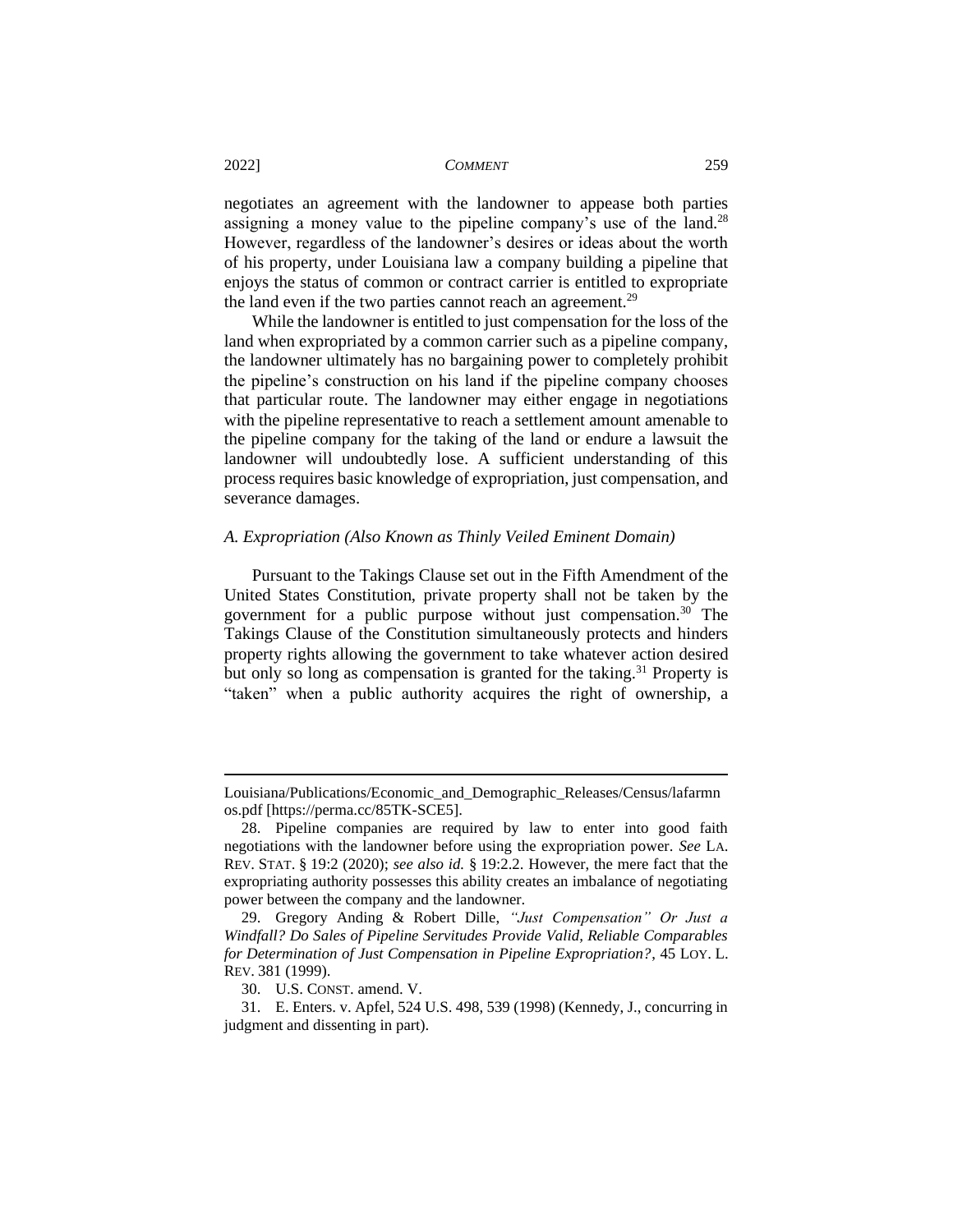recognized dismemberment,<sup>32</sup> or even a temporary deprivation of use.<sup>33</sup> The Fourteenth Amendment extends the Takings Clause to actions by state and local governments. State and local governments are also allowed to impose additional regulations so long as the regulations provide equal or greater protections to property.<sup>34</sup>

In Louisiana, such a "taking" of private property for public use without the owner's consent is called expropriation.<sup>35</sup> Defined simply, the legal concept of expropriation encompasses the taking of private property for public use so long as the taking "is for a public purpose and the owner receives 'just compensation.'"<sup>36</sup> Property is considered "taken" when a private authority or government entity acquires either the right of ownership or one of its recognized dismemberments.<sup>37</sup> The Louisiana Constitution, while recognizing the rights of persons to acquire, control, and own property, explicitly provides for the possibility of expropriation stating: "Property shall not be taken or damaged by any private entity authorized by law to expropriate, *except for a public and necessary purpose and with just compensation paid to the owner*; in such proceedings, whether the purpose is public and necessary shall be a judicial question."<sup>38</sup>

In Louisiana, this power is delegable to administrative officers or other agencies of the sovereign as well as to public and private corporations so long as the entity is a common or contract carrier operating for a public

35. Expropriation is the civil law equivalent of the common law term "eminent domain."

36. FRANK L. MARAIST, SPECIAL PROCEEDINGS, *in* 1A LOUISIANA CIVIL LAW TREATISE § 9.9 (2020).

37. Culotta v. Police Jury of Ascension Par., 316 So. 2d 463, 465 (La. Ct. App. 1975). A servitude is a type of dismemberment referenced here.

38. LA. CONST. art. 1, § 4(B)(4) (emphasis added). As early as 1905, the Louisiana Supreme Court recognized the importance of protecting property right, holding "the contingency to warrant expropriation must be evident and imperious, as the law decrees property too sacred and inviolable to sanction the expropriation of it, except it be necessary for public purposes. That the property of no man can be taken without his consent, beyond what is admitted by the public necessity." La. Ry. & Nav. Co. v. Xavier Realty, 39 So. 1, 5 (1905) (citations omitted).

<sup>32.</sup> Columbia Gulf Transmission Co. v. Hoyt, 215 So. 2d 114, 120 (La. 1968).

<sup>33.</sup> *See* First Eng. Evangelical Lutheran Church of Glendale v. Cnty. of Los Angeles, 482 U.S. 304 (1987).

<sup>34.</sup> Bill Funk, *CPR Perspective: The Takings Clause of the Fifth Amendment*, CTR. FOR PROGRESSIVE REFORM, http://www.progressivereform.org/our-work/ energy-environment/persptakings/ [https://perma.cc/A4SP-QDRV] (last visited Aug. 24, 2021); Dolan v. City of Tigard, 512 U.S. 374, 382–84 (1994).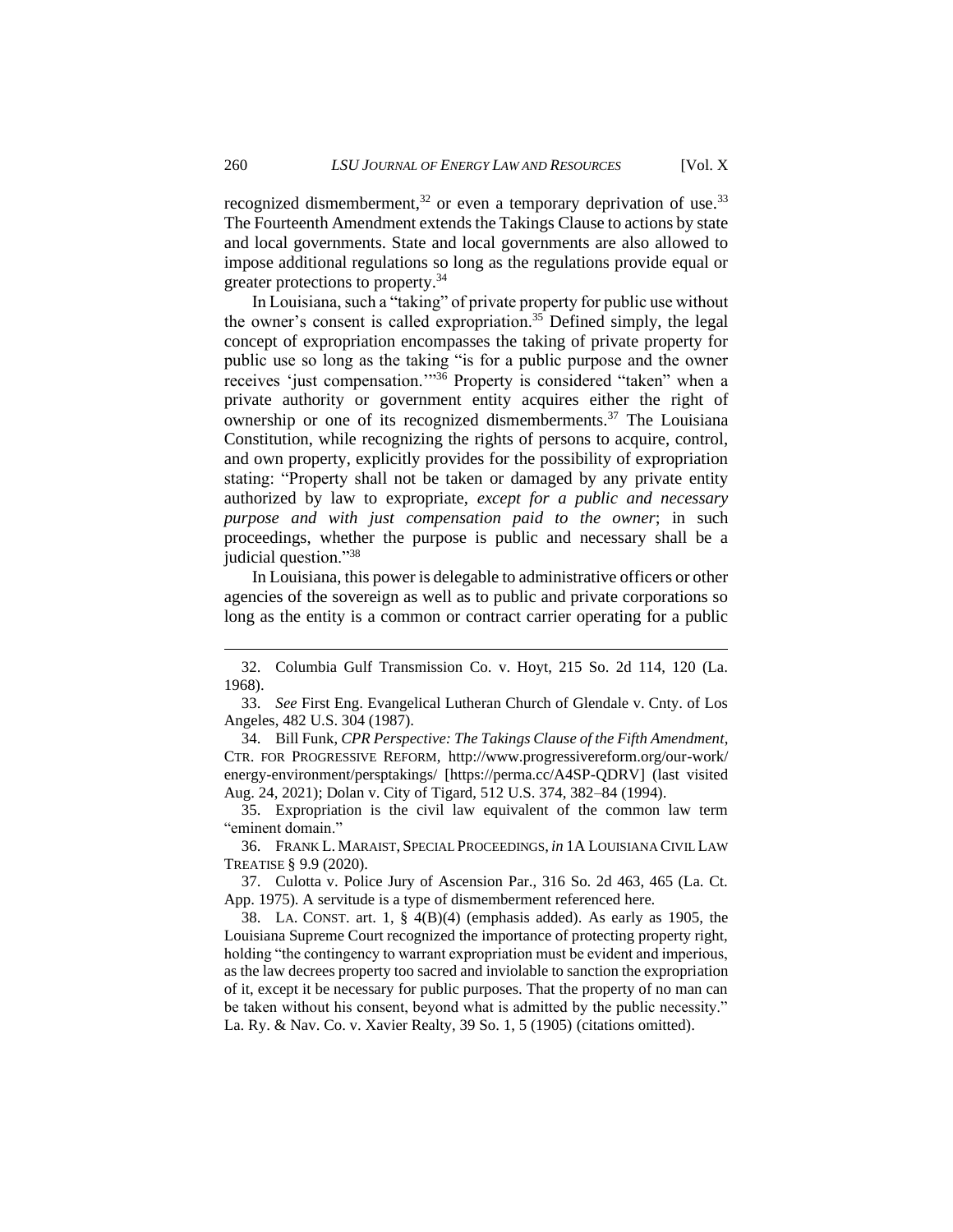purpose.<sup>39</sup> Louisiana Revised Statutes section 19:2(5) provides that a common carrier entity with expropriating authority includes:

Any domestic or foreign corporation, limited liability company, or other legal entity created for, or engaged in, the piping and marketing of natural gas for the purpose of supplying the public with natural gas as a common carrier or contract carrier or any domestic or foreign corporation, limited liability company, or other legal entity which is or will be a natural gas company or an intrastate natural gas transporter as defined by federal or state law, composed entirely of such entities or composed of the wholly owned subsidiaries of such entities. As used in this Paragraph, "contract carrier" means any legal entity that transports natural gas for compensation or hire pursuant to special contract or agreement with unaffiliated third parties.<sup>40</sup>

To be considered a common carrier, and thus possess the power to expropriate, these pipeline companies must have been expressly delegated eminent domain authority by the state government.<sup>41</sup> In the case of expropriation for pipelines, the pipeline companies do not require full ownership; rather the pipeline is granted a ROW, or predial servitude, upon land which still remains under ownership of the original landowner.<sup>42</sup> However, although the landowner still maintains title to the land, the activities of the pipeline company and the pipeline itself burdens the landowner's ability to enjoy their land. The expropriating authority is required to justly compensate the landowner for this infringement upon the enjoyment of ownership.<sup>43</sup>

<sup>39.</sup> Tenn. Gas Transmission Co. v. Violet Trapping Co., 176 So. 2d 425, 438 (La. 1965).

<sup>40.</sup> LA. REV. STAT. § 19:2(5) (2020).

<sup>41.</sup> *See* Mongrue v. Monsanto Co., 249 F.3d 422 (La. 2001).

<sup>42.</sup> Rose v. Tenn. Gas Pipeline Co., 508 F.3d 773, 776 (5th Cir. 2007). A "servitude" under Louisiana law is the civil law equivalent of the common law "easement."

<sup>43.</sup> The rights of expropriation are exercised by filing suit in the parish where the property to be expropriated is situated. Any claims for damage to the owner caused by the expropriation of property is subject to a two year prescription that commences on the date the property was actually occupied and used for the purposes of expropriation. LA. REV. STAT. § 19:2.1(A)(1), (B) (2020).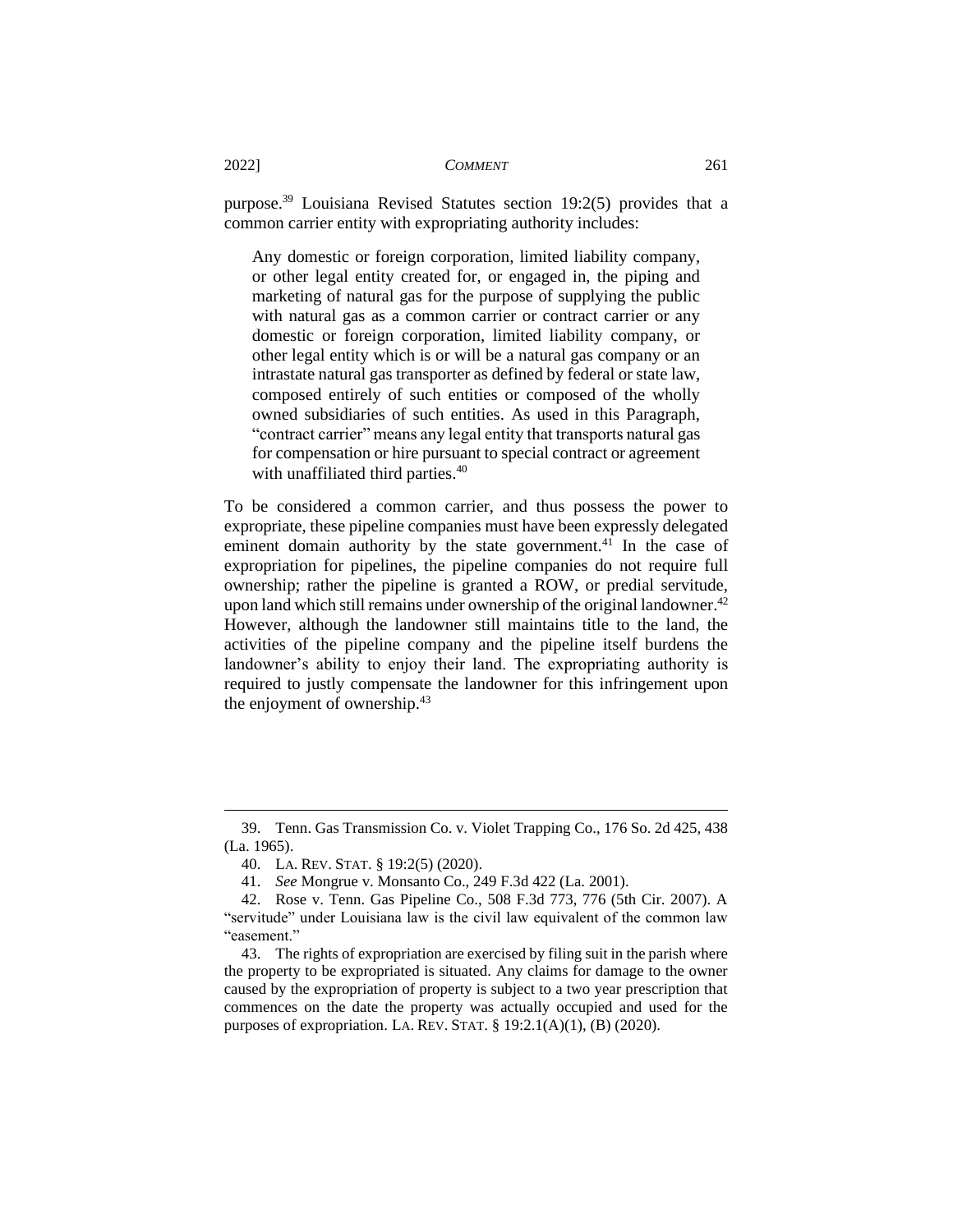Just compensation, which is the second prong of expropriation, is also constitutionally stipulated. Jurisprudence recognizes that even when an expropriation is a partial taking the expropriation still relegates the landowner's ownership rights to a secondary position requiring compensation.<sup>44</sup> Both the United States ("U.S.") and the Louisiana Constitution provide guidance as to what constitutes "just compensation." The Fifth Amendment of the U.S. Constitution contains a provision commonly referred to as the "Takings Clause," which places the condition of compensation on the government in the event of a taking of private property.<sup>45</sup> Generally, just compensation under the Fifth Amendment is measured by the market value of the property at the time of the taking.<sup>46</sup> However, the compensation requirement of the Fifth Amendment is not equivalent to "full compensation."<sup>47</sup> Under the Takings Clause, all circumstances must be considered to balance the interests of the owner whose property is taken and the public that ultimately must pay the bill.<sup>48</sup>

The Louisiana Constitution, however, expands the scope of "just compensation" beyond what is provided for in the Fifth Amendment. According to the Louisiana Constitution:

In every expropriation or action to take property pursuant to the provisions of this Section, a party has the right to trial by jury to determine whether the compensation is just, and the owner shall be compensated to the full extent of his loss. Except as otherwise provided in this Constitution, *the full extent of loss shall include, but not be limited to, the appraised value of the property and all costs of relocation, inconvenience, and any other damages actually incurred by the owner because of the expropriation*. 49

<sup>44.</sup> Sw. La. Elec. Membership Corp. v. Simon, 207 So. 2d 546, 553 (La. Ct. App. 1967).

<sup>45.</sup> 29A C.J.S. *Eminent Domain* § 67 (2021).

<sup>46.</sup> United States v. 50 Acres of Land, 469 U.S. 24, 29 (1984) (quoting Olson v. United States, 292 U.S. 246, 255 (1934)); Horne v. Dep't of Agric., 576 U.S. 350, 369 (2015).

<sup>47.</sup> United States v. Norwood, 602 F.3d 830, 834 (7th Cir. 2010).

<sup>48.</sup> United States v. Commodities Trading Corp, 339 U.S. 121, 123 (1950).

<sup>49.</sup> LA. CONST. art. 1, § 4(B)(5) (emphasis added).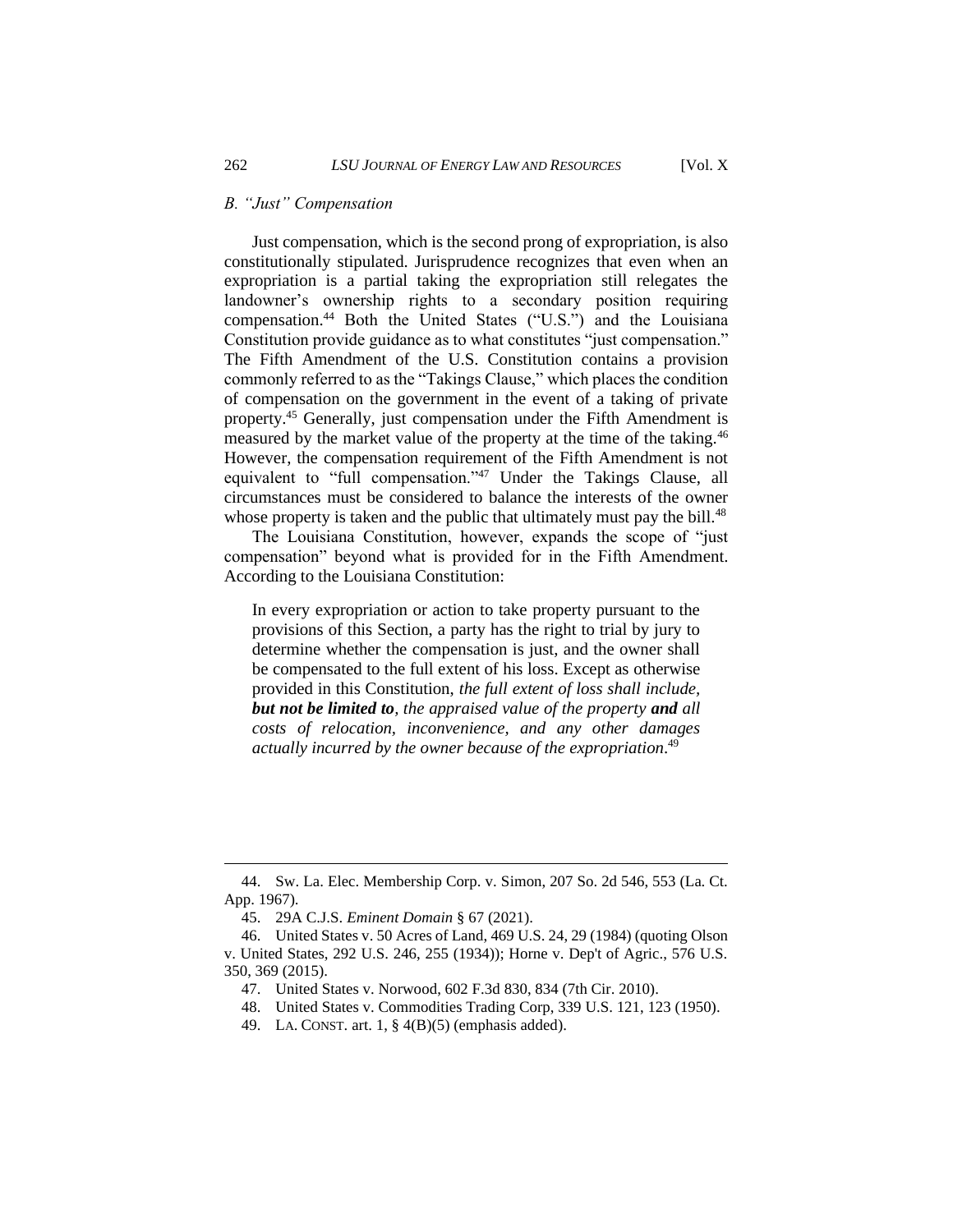This constitutional provision has been interpreted by Louisiana case law to include compensation for all aspects of the landowner's loss and is not solely confined to the loss of the land itself.<sup>50</sup>

Furthermore, a subsequent provision of the Louisiana Constitution, when read *in pari materia* with Louisiana Constitution article 1, section 4(B)(5), bolsters the position that the Louisiana Constitution provides greater repayment within the scope of just compensation than does the U.S. Constitution. Article 1 of the Louisiana Constitution provides that the general "Louisiana standard" for appropriation or expropriation does not apply for levee and levee drainage purposes, coastal wetlands restoration activities, or federal and non-federal hurricane protection projects.<sup>51</sup> Rather, the compensation for those circumstances shall not exceed the compensation required by the Fifth Amendment of the Constitution.<sup>52</sup> Based upon this exception, a plain-reading interpretation of this provision indicates that for "normal circumstances" of expropriation the just compensation standard exceeds that of the standard required by the Fifth Amendment Takings Clause.

Case law supports this plain language reading of the Louisiana Constitution. The Louisiana First Circuit Court of Appeal held in *South Lafourche Levee District v. Jarreau* that:

[I]t is readily apparent that every statutory and constitutional reference regarding the proper measure of 'just compensation' for property taken or damaged pursuant to a permanent levee servitude for a hurricane protection project . . . has been legislatively restricted and shall not exceed that which is required by the Fifth Amendment. The compensation required by the Fifth Amendment is the fair market value of the property at the time of the taking for public use. Damages for economic and business losses are not recoverable as just compensation for the taking.<sup>53</sup>

The First Circuit's holding indicates that the absolute minimum compensation a landowner is entitled to is fair market value dictated by

<sup>50.</sup> Exxon Pipeline Co. v. LeBlanc, 763 So. 2d 128, 132–33 (La. Ct. App. 2000), *writ denied*, 775 So. 2d 448 (La. 2000); Bd. of Supervisors of La. State Univ. & Agric. & Mech. Coll. v. 1732 Canal St., L.L.C., 133 So. 3d 109, 113 (La. Ct. App. 2014); Orleans Par. Sch. v. Montegut, Inc., 255 So. 2d 613, 614 (La. Ct. App. 1971).

<sup>51.</sup> LA. CONST. art. 1, § 4(E)–(G).

<sup>52.</sup> *Id.* § 4(G).

<sup>53.</sup> S. Lafourche Levee Dist. v. Jarreau, 192 So. 3d 214, 224 (La. Ct. App. 2016), *writ granted*, 204 So. 3d 998, *and writ granted*, 205 So. 3d 919, *and aff'd in part, rev'd in part*, 217 So. 3d 298.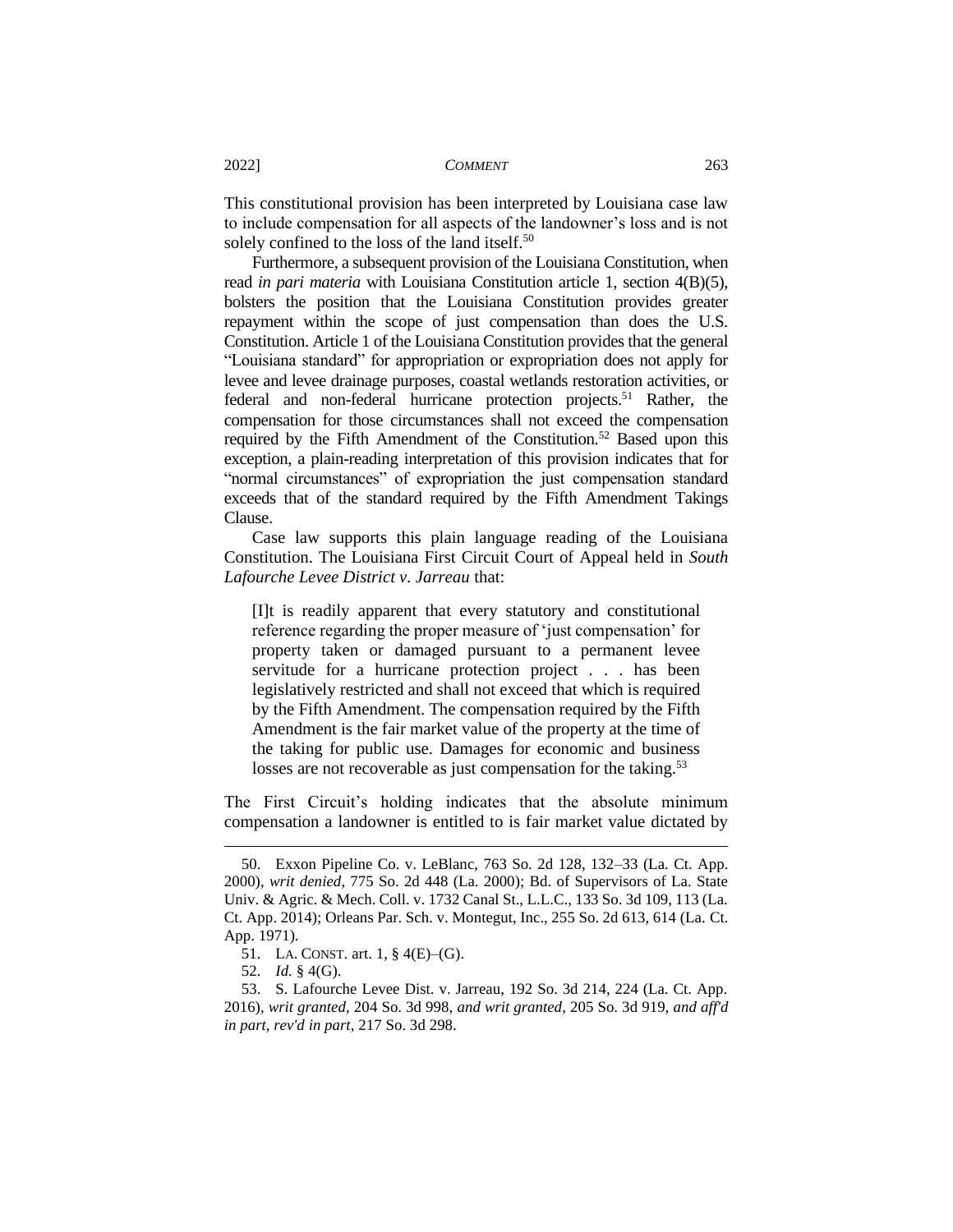the Fifth Amendment. However, this implies that normal expropriations not involving restoration or hurricane protection projects require a heightened level of just compensation in Louisiana that could, *a contrario sensu*, extend to economic and business losses.

## *C. Severance Damages*

Where just compensation refers to compensation for the part of a landowner's property taken by the expropriating authority, "severance damages" are those damages that flow from the partial expropriation of a tract of land and are defined by "the difference between the value of the remaining property before and after the taking."<sup>54</sup> Severance damages are intended to compensate for the "diminution in market value of the remainder of the parent tract caused by expropriation."<sup>55</sup> For severance damages to be recoverable, damages must be reasonably prospective and not so remote or anticipated as to be speculative.<sup>56</sup> While severance damages are a component of the expropriation process, severance damages would not be applicable as a mechanism for compensation for decreased crop productivity.

## II. MONEY FOR THE "FAIR MARKET VALUE" OF THE LAND IS NOT CONSTITUTIONALLY OR STATUTORILY SUFFICIENT TO COMPENSATE FOR THE FULL EXTENT OF THE LOSS OF THE PRODUCTION OF THE LAND UNDER LOUISIANA'S BROAD DEFINITION OF JUST COMPENSATION

To say that fair market value is an insufficient remedy, one must first define the meaning of "fair market value." Fair market value for expropriated land is determined at the time of the institution of the expropriation suit and examines the land's "best and highest use."<sup>57</sup> The term "best and highest use" is defined as "the reasonably probable and legal use of property that is physically possible, appropriately supported,

<sup>54.</sup> State, Dep't of Transp. & Dev. v. Munson, 169 So. 3d 426, 433–34 (La. Ct. App. 2015) (citing State, Dep't of Transp. & Dev. v. Restructure Partners, L.L.C., 985 So. 2d 212, 221 (La. Ct. App. 2008), *writ denied*, 992 So. 2d 937 (2008)).

<sup>55.</sup> Trunkline Gas Co. v. Verzwyvelt, 196 So. 2d 58, 59 (La. Ct. App. 1967) (citing Tex. Pipe Line Co. v. Barbe, 85 So. 2d 260 (La. 1955)).

<sup>56.</sup> United Gas Pipe Line Co. v. New Orleans Terminal Co., 156 So. 2d 297, 305 (La. Ct. App. 1963) (citing La. Highway Comm'n v. Lasseigne, 148 So. 672, 673 (La. 1933)).

<sup>57.</sup> *Trunkline Gas Co.*, 196 So. 2d at 59 (citing *Barbe*, 85 So. 2d at 260).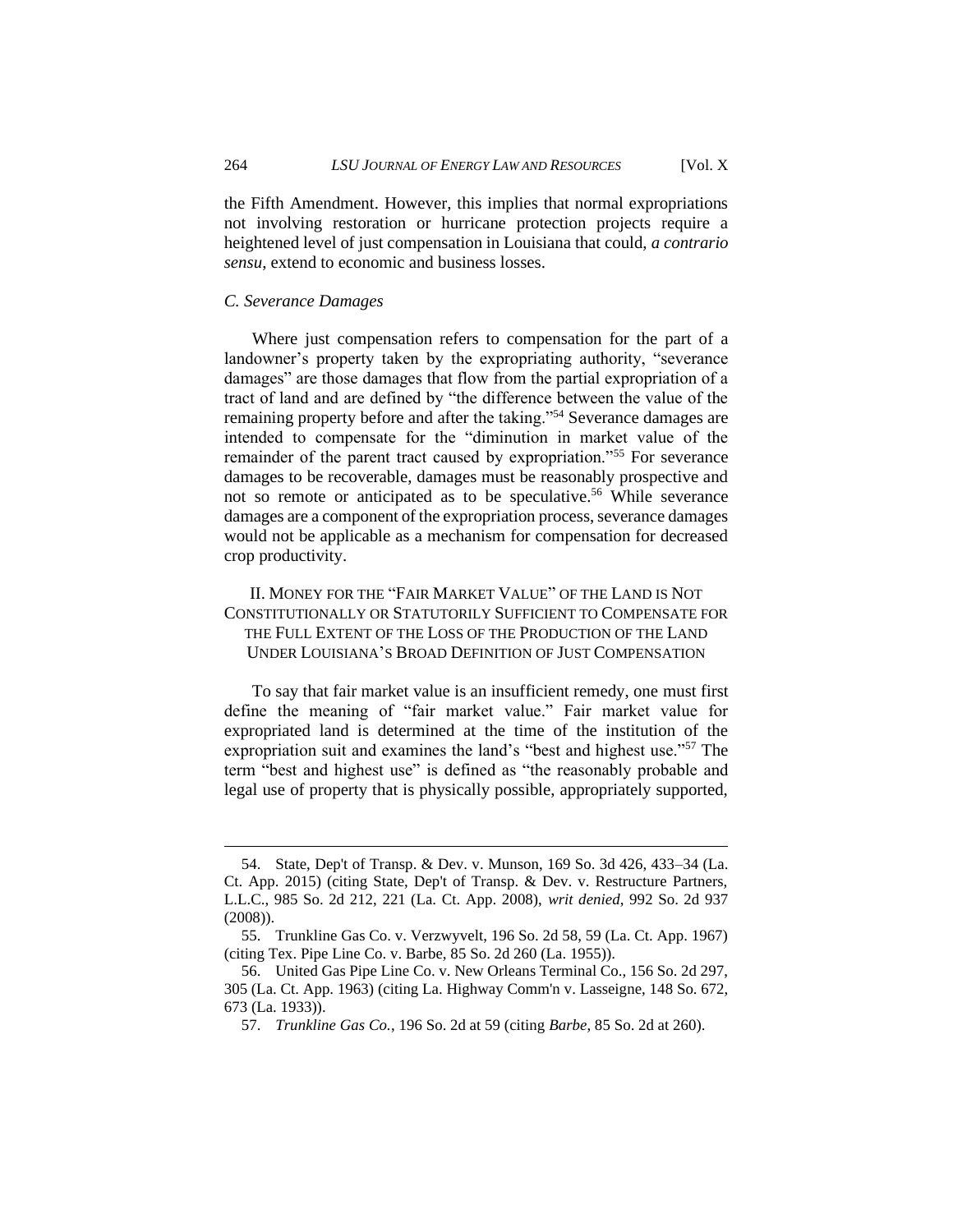financially feasible, and results in the highest value."<sup>58</sup> When the expropriation is only a partial taking, the compensation provided is the fair market value of the owner's entire interest minus the fair market value of the interest remaining to the owner after the taking.<sup>59</sup>

If farmers are receiving fair market value for the land and the landowner can still use that land to a certain extent, why is there a problem at all? Would further compensation not result in the landowner receiving double compensation and thus a windfall? The answer stems from the broad scope of Louisiana's constitutional provision allowing the landowner to be compensated for expropriation beyond just the market value of the land taken. The Louisiana Constitution provides that the court must provide remedies that encompass the *full extent* of the landowner's loss.<sup>60</sup> The fair market value received by the landowner is a portion of the compensation for the pipeline servitude. However, the Louisiana Constitution's provision on just compensation is designed to encompass additional damages, inconveniences, and hardships suffered by the landowner as a result of the pipeline's presence on his property. Indeed, the owner of the condemned or damaged property must be compensated beyond the market value of the property and severance damages; rather, the landowner must be compensated for all aspects of the loss and "placed in as good a position pecuniarily as he enjoyed prior to taking."<sup>61</sup> Yet, the courts do not recognize decreased future crop productivity in subsequent years as a compensable form of loss despite farmer testimony and scientific sources providing convincing evidence that pipeline construction harms soil quality. As justification for denying such a remedy, courts have stated that compensation for this claim is too speculative and would constitute "double compensation."

60. St. Charles Land Co. II v. City of New Orleans *ex rel.* New Orleans Aviation Bd., 167 So. 3d 128, 136 (La. Ct. App. 2014), *writ granted*, 171 So. 3d 268 (2015) (citing Exxon Pipeline Co. v. Hill, 788 So. 2d 1154, 1159 (La. 2001) (quoting LA. CONST. art. 1,  $\S$  4(B)(5)) (emphasis added).

61. Roman Cath. Church of Archdiocese of New Orleans v. La. Gas Serv. Co., 618 So. 2d 874 (La. 1993); Marathon Pipe Line Co. v. Pitcher, 368 So. 2d 994 (La. 1979); Ark. La. Gas Co. v. Marbury, 268 So. 2d 323 (La. Ct. App. 1972).

<sup>58.</sup> 1 CIV. ACTIONS AGAINST THE U.S. § 4:33 (2021).

<sup>59.</sup> *Id.* § 4:35. While one mechanism of appraising fair market value is to examine comparable sales, the Louisiana jurisprudence recognizes that "a sale made to the condemning authority under the threat of expropriation is not a willing seller transaction and is therefore not controlling as a comparable sale," although it may be considered in determining value. Par. of E. Baton Rouge v. Edwards, 119 So. 2d 175, 176 (La. Ct. App. 1960) (citing Orleans Par. Sch. Bd. v. Paternostro, 107 So. 2d 451, 453 (La. 1958)).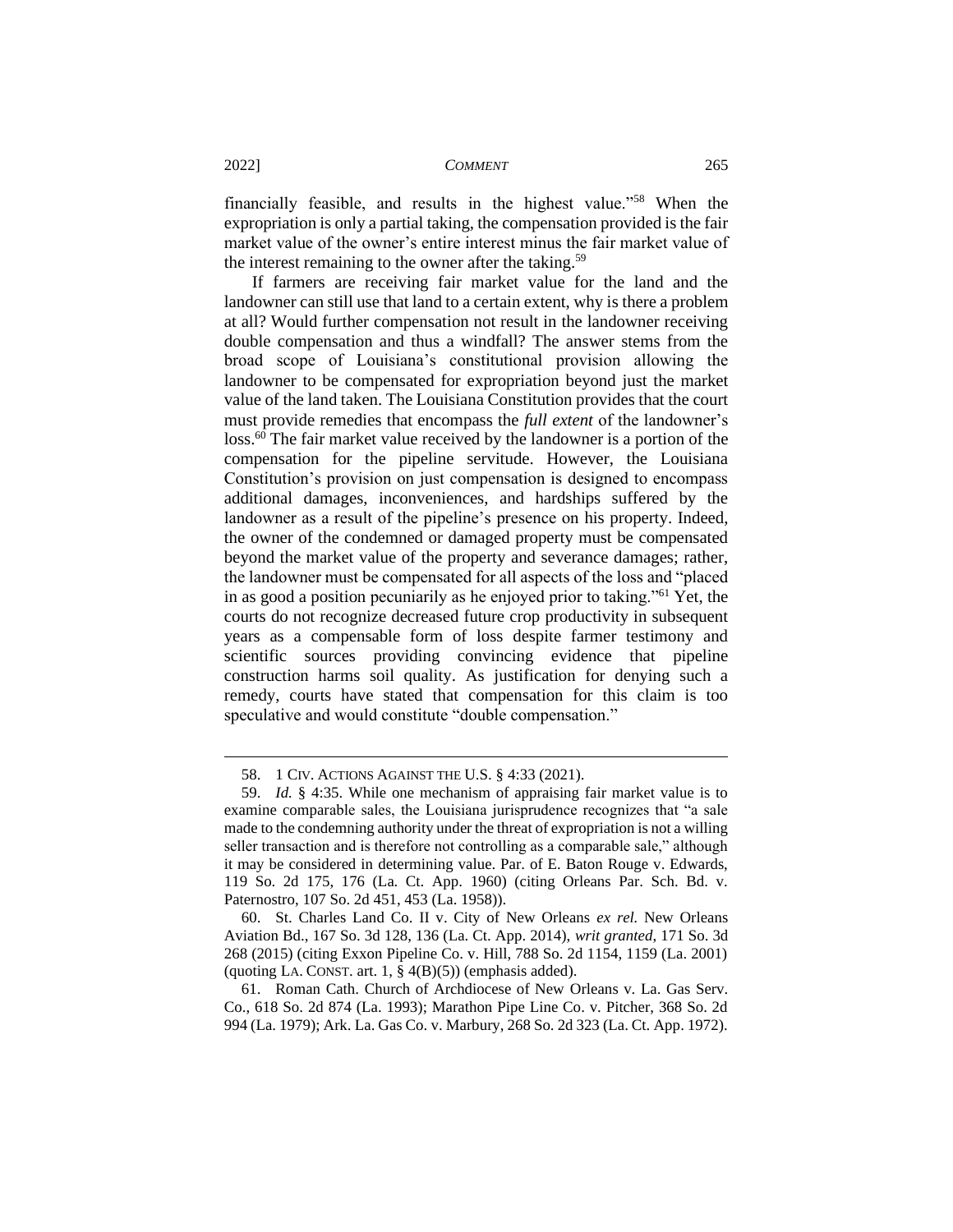## *A. Dismemberment of Ownership Caused by a Pipeline Servitude*

In the civilian system, the right of ownership carries three distinct subparts: usus, fructus, and abusus. These rights may be dismembered through the will of the owner or by operation of law.<sup>62</sup> A predial servitude, such as a pipeline servitude, is one of such dismemberment of ownership conveying real rights of enjoyment and authority over the property to someone other than the landowner.<sup>63</sup> Servitudes give rise to incidental and correlative duties imposed on the owner of the immovables burdened with such servitudes.<sup>64</sup>

## *B. Compensation for Today's Land . . . But What About Tomorrow's Crops?*

Specifically related to expropriation of a servitude, the law demands payment of damages suffered by the landowner.<sup>65</sup> While Louisiana courts in expropriation litigation have allowed landowners compensation for crops currently planted and growing when destroyed by a pipeline,<sup>66</sup> they have also expressly held that compensation for decreased production in subsequent years does not warrant higher awards of loss.<sup>67</sup>

*Columbia Gulf Transmission Co. v. C. J. Grayson, Inc.*, a case that determined proper valuation of expropriated land, a natural gas company sought a 75 foot construction servitude and 30 foot permanent servitude over the defendant's cotton fields, and an appeal ensued to determine the appropriate compensation amount.<sup>68</sup> Among other damages, the defendant sought damages for the loss of approximately bales of cotton caused by a decrease in fertility of the soil for the next three years.<sup>69</sup> The court refused to award this item of damage due to the harm being *too speculative* to constitute a basis for a damage award.<sup>70</sup>

69. *Id.* at 156.

<sup>62.</sup> Richard v. Hall, 874 So. 2d 131, 144 (La. 2004).

<sup>63.</sup> *Id.* at 144–45; A.N. YIANNOPOULOS, PREDIAL SERVITUDES, *in* 4 LOUISIANA CIVIL LAW TREATISE § 6:30 (4th ed. 2020).

<sup>64.</sup> *Id.* § 1:1.

<sup>65.</sup> Humble Pipe Line Co. v. Wm. T. Burton Indus., Inc., 217 So. 2d 188, 193 (La. 1968).

<sup>66.</sup> *See, e.g.*, La. Res. Co. v. Langlinais, 383 So. 2d 1356 (La. Ct. App. 1980).

<sup>67.</sup> *See* Tex. Gas Transmission Corp. v. Fuselier, 133 So. 2d 828, 834 (La. Ct. App. 1961).

<sup>68.</sup> Columbia Gulf Transmission Co. v. C. J. Grayson, Inc., 232 So. 2d 150, 152 (La. Ct. App. 1970).

<sup>70.</sup> *Id.* (emphasis added). Although the court found future decreased productivity of crops to be too speculative, other courts have awarded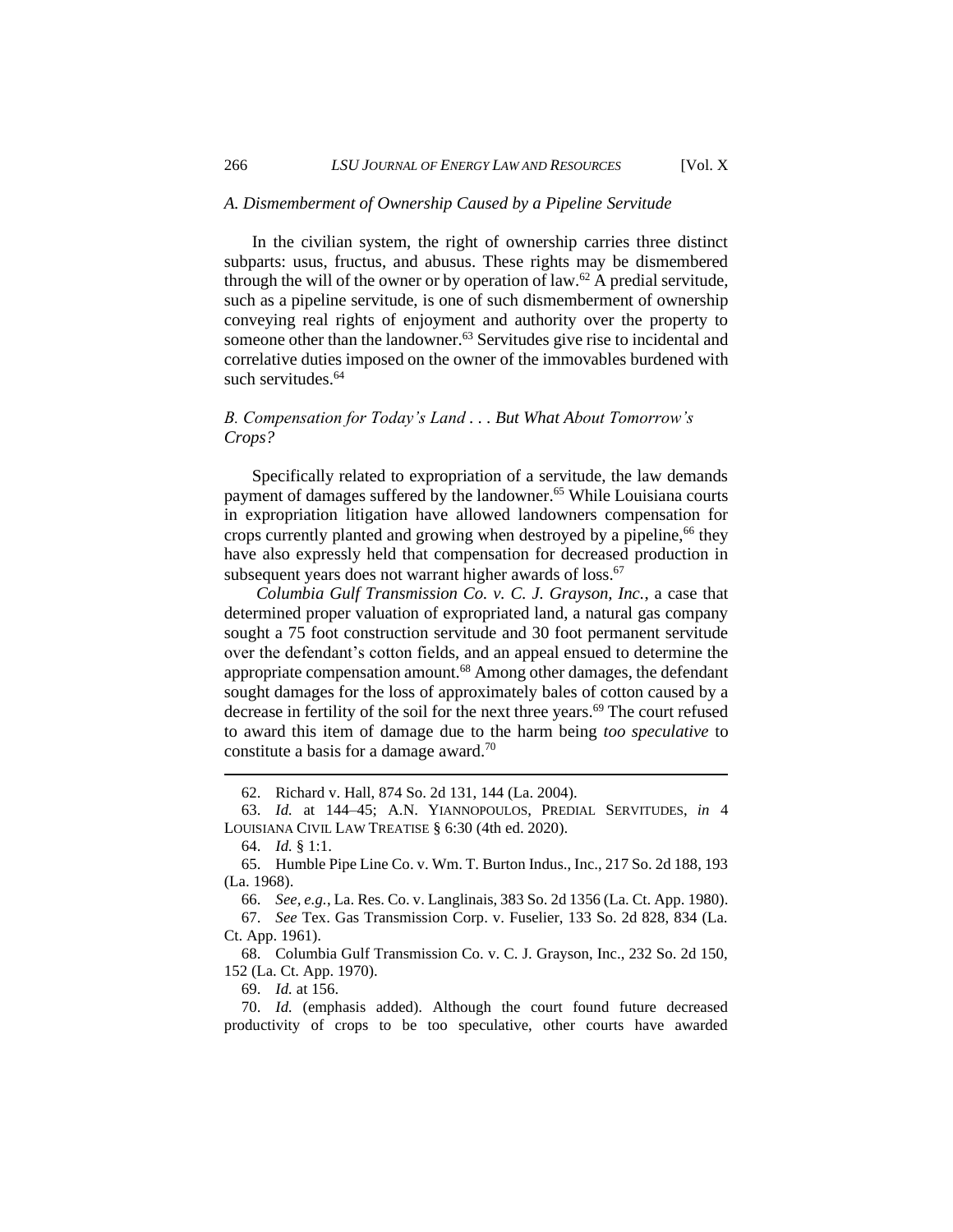In *Texas Gas Transmission Corp. v. Fuselier*, the defendantlandowner appealed the amount provided to compensate him for the taking of a 50-foot-wide ROW through the middle of his rice field.<sup>71</sup> While the defendant was entitled to compensation for that current year's releveling, the loss of value of remaining land, and the loss for current crawfish and rice crops, the court specifically refused to recognize the loss of rice productivity and pasture located within the ROW for a period of three to six years after the completion of the pipeline.<sup>72</sup> The court refused to award damages for the future loss of productivity opining that such an award would constitute double recovery due to the anticipated loss by increasing the market value award for the land.<sup>73</sup> The court increased the award per acre from \$120 to \$200 for 2.45 acres of ROW for a total increase of  $$196<sup>74</sup>$  Unfortunately, this amount was not even close to covering the amount the experts stipulated as damages at trial, which was estimated to be \$1,344 in losses suffered to crop production over the next three years.<sup>75</sup>

Focusing on the double compensation criticism in *Fuselier*, the court stipulated that, where the cost of restoration has been covered by an allowance for the reduced value, the court cannot award any separate compensation.<sup>76</sup> The court lumped decreased future productivity as part of the valuation of the land and believed compensation for both would constitute double compensation. According to article 463 of the Louisiana Civil Code, "[b]uildings, other constructions permanently attached to the ground, standing timber, and *unharvested crops* or ungathered fruits of trees, are component parts of a tract of land when they belong to the owner of the ground."<sup>77</sup> Typically, the land along with its component parts comprise the market value of a tract of land. Indisputably, unharvested crops presently growing on a tract of land would be encompassed with the

compensation for other types of future damages. *See* Rose v. Tenn. Gas Pipeline Co., 508 F.3d 773, 775 (5th Cir. 2007) (explaining that the plaintiff "retained the right to seek damages for future erosion" of a canal from the activities of a pipeline company); *see also* Sid-Mar's Rest. & Lounge, Inc. v. State *ex rel.* Governor, 182 So. 3d 390, 393 (La. Ct. App. 2015) (finding future economic damages for loss of business of a restaurant and lounge were appropriate as just compensation); *see also* State, Dep't of Transp. & Dev. v. Dietrich, 555 So. 2d 1355, 1359–60 (La. 1990) (holding that future damage to slaughterhouse and cattle-raising operations were appropriate for four years after the date of the trial).

- 71. *Fuselier*, 133 So. 2d at 830.
- 72. *Id.* at 834.
- 73. *Id.* at 834–35.
- 74. *Id.*
- 75. *Id.* at 830.
- 76. *Id.* at 834.
- 77. LA. CIV. CODE art. 463 (2020) (emphasis added).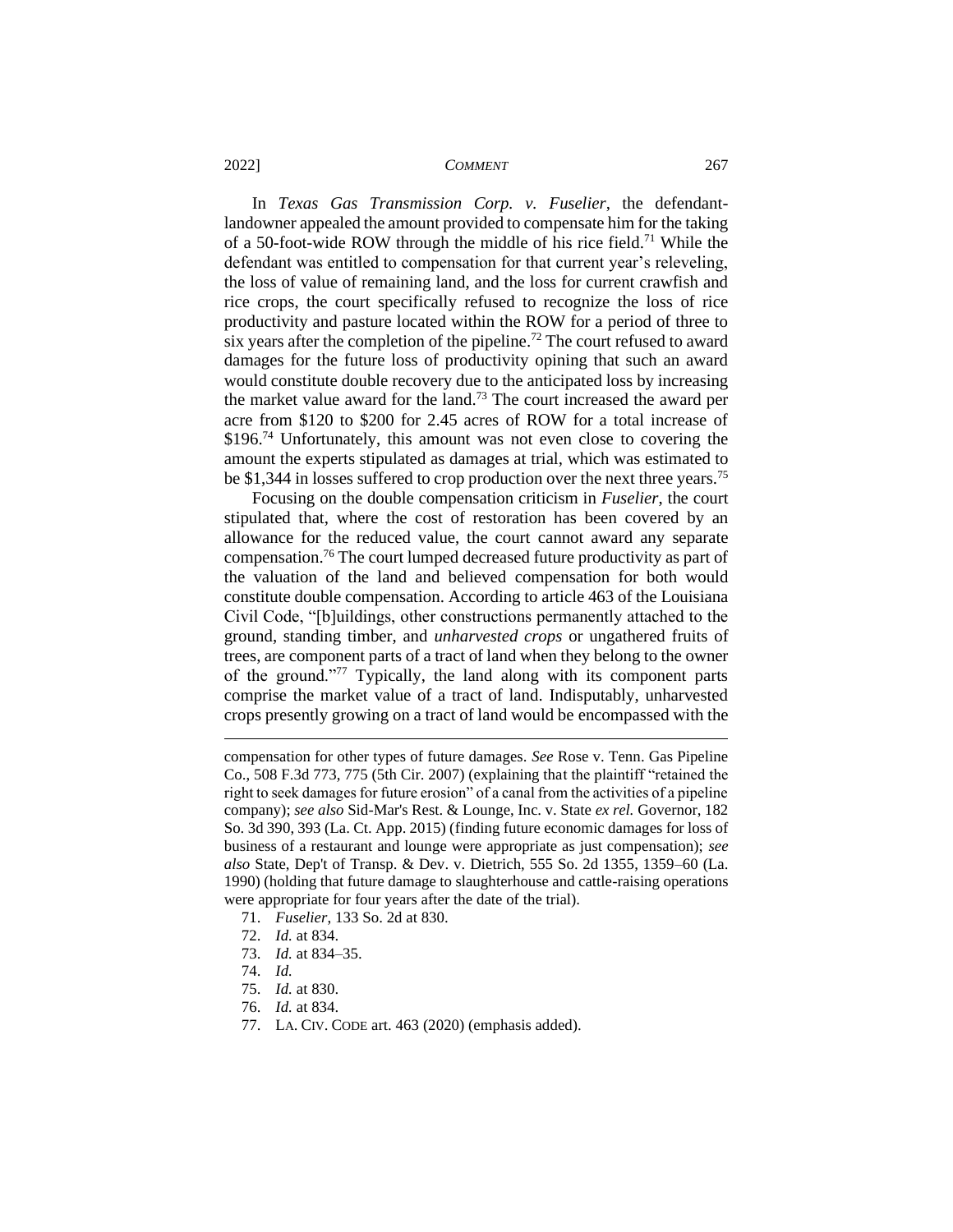fair market valuation of the tract of land. However, compensation for a decrease in productive capability of a tract of land is an entirely different harm suffered by a landowner because there is no unharvested crop yet in existence. Reading article 463 *ad verbum*, the legislature did not intend future crops to be part of a tract of land; rather, the legislature intended for crops presently growing yet unharvested to be part of a tract of land. Future crops, as in crops not yet in existence, should not be part of the market valuation and should instead fall into a separate category. The harm suffered by years of lower crop yield is not to the land itself but to the farmer's business and economic situation, putting the landowner in a worse pecuniary position than he started. Compensation for decreased productivity and reduced business profits should not be considered double compensation. The only issue raised by the jurisprudence left to address then is the criticism that the award of such damages would be too speculative.

## *C. Soil Science and Pipelines*

For decades, courts have refused to grant additional damages for the loss of productivity and fertility suffered by agricultural lands burdened by pipeline servitudes. Pipeline companies argue that they employ highly qualified personnel to ensure appropriate practices, topsoil salvage, topsoil/subsoil segregation, replacement of soil to the trench line, and decompaction throughout the process.<sup>78</sup> Pipeline companies assert that they restore the land back to its original condition. However, scientific research and case studies present convincing evidence that the installation of a pipeline causes substantial and long-term damage to the composition of the soil, hindering the agricultural production capacity of the land. Studies from across the globe have explored such impacts of pipelines upon soil quality.

A 2014 Chinese study examined disturbances to the physical-chemical properties of soil at three separate sites after a pipeline was installed in order to track recovery time for the soil to regain its pre-pipeline composition.<sup>79</sup> The results of the study revealed that the bulk of the adverse effects were contained within the ROW area.<sup>80</sup> Additionally, the

<sup>78.</sup> Aaron DeJoia, *Pipelines and Agriculture Can Work Together*, NAT. GAS NOW (Sept. 30, 2016), https://naturalgasnow.org/pipelines-agriculture-can-worktogether/ [https://perma.cc/EB2G-8AUC].

<sup>79.</sup> Peng Shi et al., *The Effects of Pipeline Construction Disturbance on Soil Properties and Restoration Cycle*, ENV'T MONITORING & ASSESSMENT 186(3), 1825–35 (2014).

<sup>80.</sup> *Id.*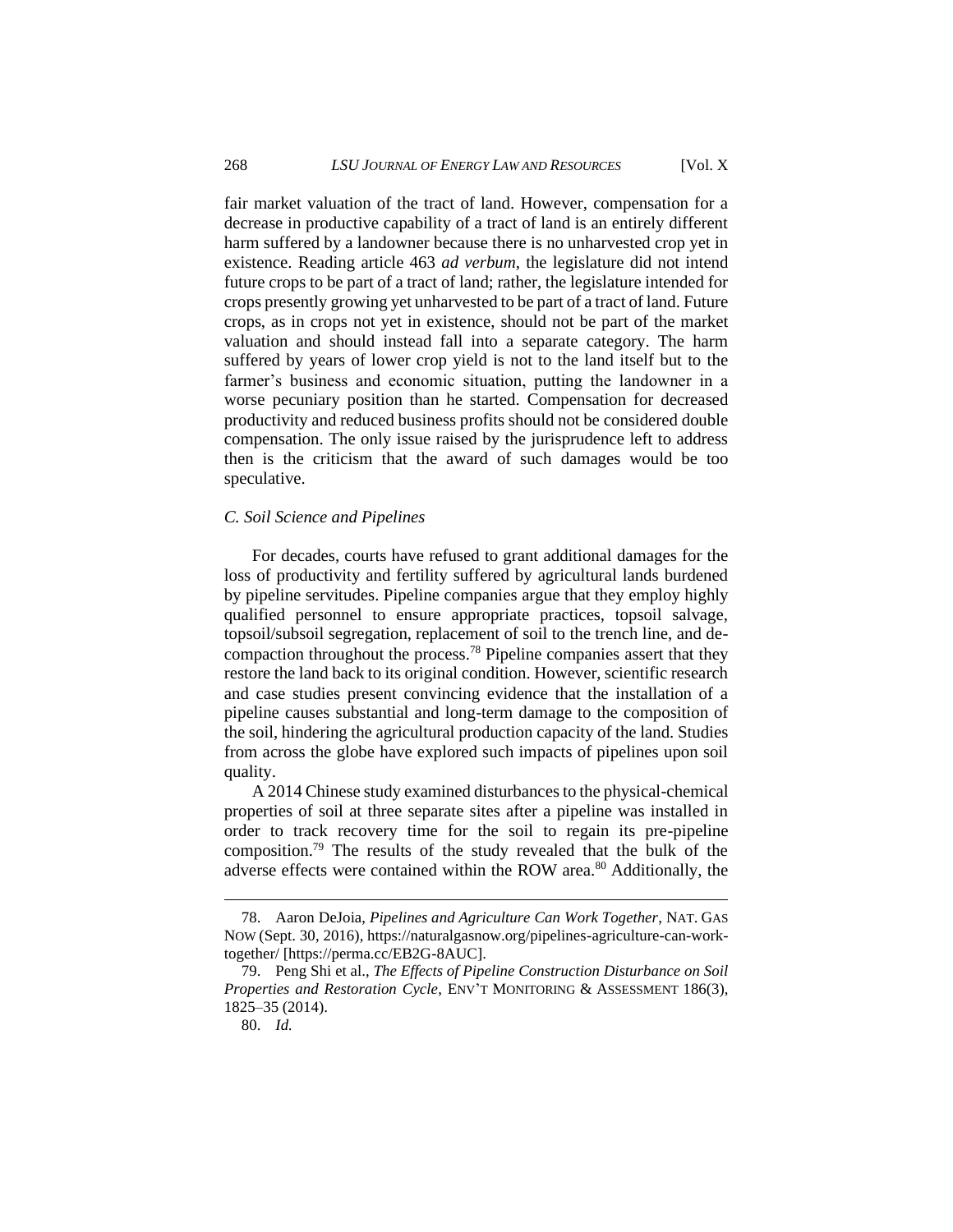topography of the land affected the level of initial disturbance with flat areas suffering greater initial disturbance than sites with hilly topographical features. $81$  After two years, the soil had not returned to its normal composition, indicating that the area was still recovering. However, after six years the soil's composition depicted the area was close to 100% normal composition, indicative of full recovery.<sup>82</sup>

A Canadian study conducted in the 1980s provided an early link between pipeline installation and adverse effects upon the soil.<sup>83</sup> The scientists involved studied the ROWs on natural gas pipelines at three different sites and analyzed the soil for particle size distribution, bulk density, pH, electrical conductivity, ion composition, and organic matter content.<sup>84</sup> The scientists recorded chemical changes such as reduced organic matter and increased salts on the surface, which would decrease plant yields from crops planted in the area.<sup>85</sup> Based on their research, the scientists estimated that the time needed to restore the lost organic matter would be 50 years.<sup>86</sup>

Assuming the results of these studies are reliable, the scientific research indicates that pipeline installation has a deleterious effect upon the soil. The shortest time period indicated for full soil recovery was six years after the installation of a pipeline. $87$  Six years of lower crop yields, even if only in the pipeline ROW, is a fiscally significant harm suffered by agricultural landowners for which compensation should be provided; and yet, the courts have declined to provide compensation for this loss.

## III. EXPAND THE SCOPE OF FUTURE DAMAGES IN THE LOUISIANA **JURISPRUDENCE**

The solution to this problem is relatively simple. When pipelines come through agricultural land, courts should allow landowners to recover for the decreased production of their crops on the pipeline ROW. This solution is fully supported by a plain textual reading of Louisiana legislation.<sup>88</sup>

<sup>81.</sup> *Id.*

<sup>82.</sup> *Id.*

<sup>83.</sup> M.A. Naeth, W. B. McGill, & A. W. Bailey, *Persistence of Changes in Selected Soil Chemical and Physical Properties after Pipeline Installation in Solonetzic Native Rangeland*, 67 CAN. J. SOIL SCI. 747, 747–63 (1987).

<sup>84.</sup> *Id.*

<sup>85.</sup> *Id.*

<sup>86.</sup> *Id.*

<sup>87.</sup> Peng Shi et al., *supra* note 79.

<sup>88.</sup> *See* LA. CONST. art. 1, § 4(B)(4).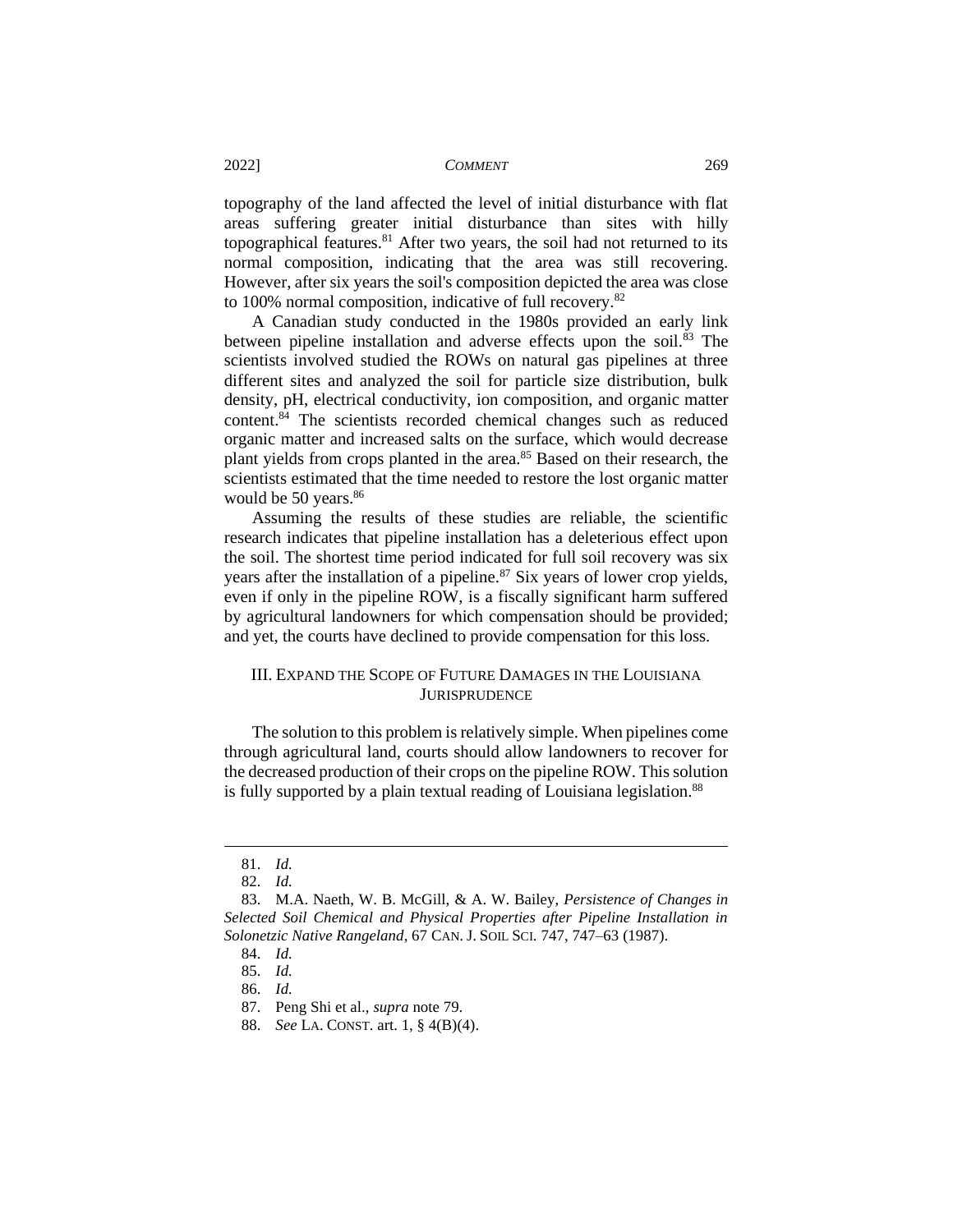The consistent and precedential refusal of Louisiana courts to grant compensation for damages to a crop's future production is especially questionable when accounting for the burden of proof in expropriation suits. Due to the derogation of the rights of the property owner from expropriation, expropriation statutes must be construed liberally in favor of the property owner and strictly against the expropriating authority.<sup>89</sup> In relation to the parameters of just compensation from an expropriating authority, the Louisiana Constitution explicitly provides that just compensation should encompass the full extent of a landowner's loss, including all costs of relocation, inconvenience, and damages suffered by the landowner.<sup>90</sup> The Louisiana Civil Code provides that "when a law is clear and unambiguous and its application does not lead to absurd consequences, the law shall be applied as written and no further interpretation may be made in search of the intent of the legislature."<sup>91</sup> Drastically lower crop yields due to a decrease in soil productivity is surely a form of economic damage suffered by these farmers that should be compensable under this provision and addressed separately from market valuation. The jurisprudence, in creating a legal precedent that does not allow for these future crop damages, seems to signal a judicial misinterpretation of the legislative provisions governing just compensation.

The benefit of Louisiana's civil law tradition is that the common law concept of *stare decisis—*in which a court is bound to make decisions based upon case precedent—is not a binding legal principle in Louisiana.<sup>92</sup> Rather, Louisiana judges independently examine and interpret the factual circumstances of individual cases and apply the relevant legislation to come to the most equitable interpretation of the law. Indeed, an illustrative quote from the Louisiana Supreme Court states that "[i]n Louisiana, this court has never hesitated to overrule a line of decisions…when greater harm would result from perpetuating the error rather than from correcting

<sup>89.</sup> S. Nat. Gas Co. v. Poland, 406 So. 2d 657 (La. Ct. App. 1981); Tenneco, Inc. v. Harold Stream Inv. Trust, 394 So. 2d 744 (La. Ct. App. 1981); S. Nat. Gas Co. v. Poland, 384 So. 2d 528 (La. Ct. App. 1980); Tex. Gas Transmission Corp. v. Soileau, 251 So. 2d 104 (La. Ct. App. 1971); Calcasieu & S. Ry. Co. v. Witte, 71 So. 2d 854 (La. 1954).

<sup>90.</sup> LA. CONST. art. 1, § 4(B)(5).

<sup>91.</sup> LA. CIV. CODE art. 9 (2020).

<sup>92.</sup> Louisiana instead follows a concept called *jurisprudence constante* in which three courts must come to the same conclusion on a particular area of the law for there to be any precedential value. However, Louisiana courts still are willing to overrule cases even in areas of the law substantiated by *jurisprudence constante*.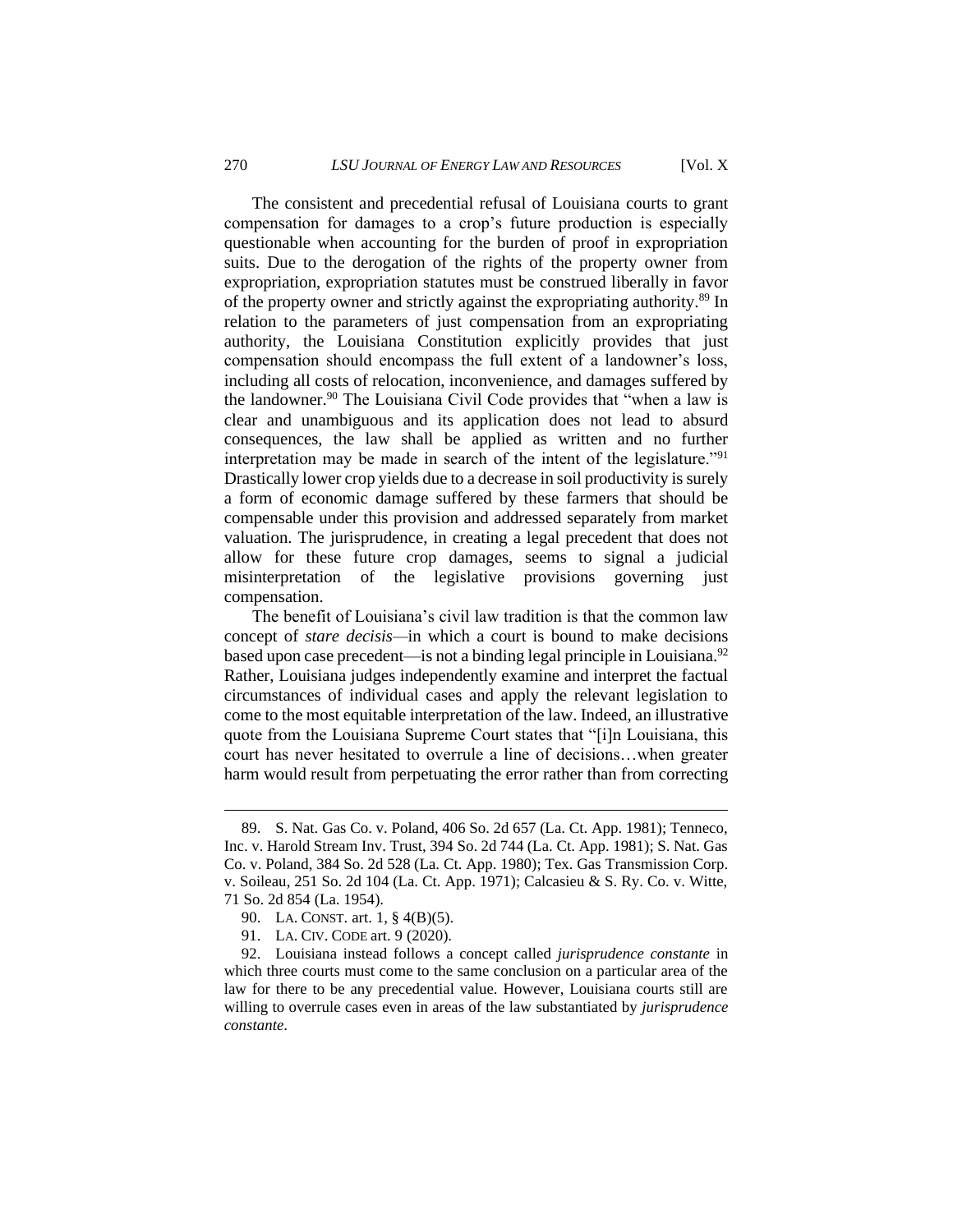it."<sup>93</sup> Thus, while case law is "invaluable as previous interpretation of the broad standard…[it] is nevertheless secondary information."<sup>94</sup> The only caveat to the general rule is that "[i]n a civilian system, especially amidst the extraordinary development of contemporary legislative action, the highest court has the mission of guarding and regulating the unity and regularity of the interpretation of law."<sup>95</sup> Ideally, Louisiana courts should use judicial discretion to truly delve into the facts of the case before their court to reach an equitable decision limited only by any guiding decisions rendered by the Louisiana Supreme Court.

Considering the lack of Louisiana Supreme Court jurisprudence, trial and appellate courts can and should use their discretionary power to independently examine the text of the Louisiana Constitution and Revised Statutes, aided by available scientific research, to decide such cases in a manner that truly compensates a landowner for the full extent of his loss.

In the alternative, if courts believe that an upfront award of future damages for decreased crop productivity is too speculative, a more concrete solution is also possible: an expansion of the prescriptive period. Currently, the owner of expropriated land only has a two year window from the time the expropriator commences operations on the land to bring suit against the expropriator for damages.<sup>96</sup> Two years is an insufficient amount of time for a landowner to generate a record of crop damages. From the time the pipeline company engages the landowners in the path of the pipeline to preparation of the site to actual installation of the pipeline, the full process of building a pipeline takes years.<sup>97</sup> Based on this timeline, it is possible that a farmer would not even have time for one growing season to show concrete evidence of the decrease of production on the pipeline ROW before the prescriptive period lapses.

A more equitable prescriptive period for damage claims against expropriating authorities would be six years from the cessation of the pipeline work upon the tract of land with interest available from the time of each harvest of the damaged crops. The proposed change would be threefold. First, the commencement of the running of prescription would

97*. How Long Does It Take to Build a Pipeline?*, ABOUT PIPELINES, https://www.aboutpipelines.com/pipeline-101/the-life-of-a-pipeline/building-apipeline/ [https://perma.cc/VFP2-RS4Q] (last visited Aug. 24, 2021).

<sup>93.</sup> Miami Corp. v. State, 173 So. 315, 320 (La. 1936).

<sup>94.</sup> Ardoin v. Hartford Accident & Indem. Co., 360 So. 2d 1331, 1334 (La. 1978).

<sup>95.</sup> Bergeron v. Bergeron, 492 So. 2d 1193, 1199 (La. 1986).

<sup>96.</sup> Any claims for damage to the owner caused by the expropriation of property is subject to a two year prescription that commences on the date the property was actually occupied and used for the purposes of expropriation. LA. REV. STAT. § 19:2.1(A)(1), (B) (2020).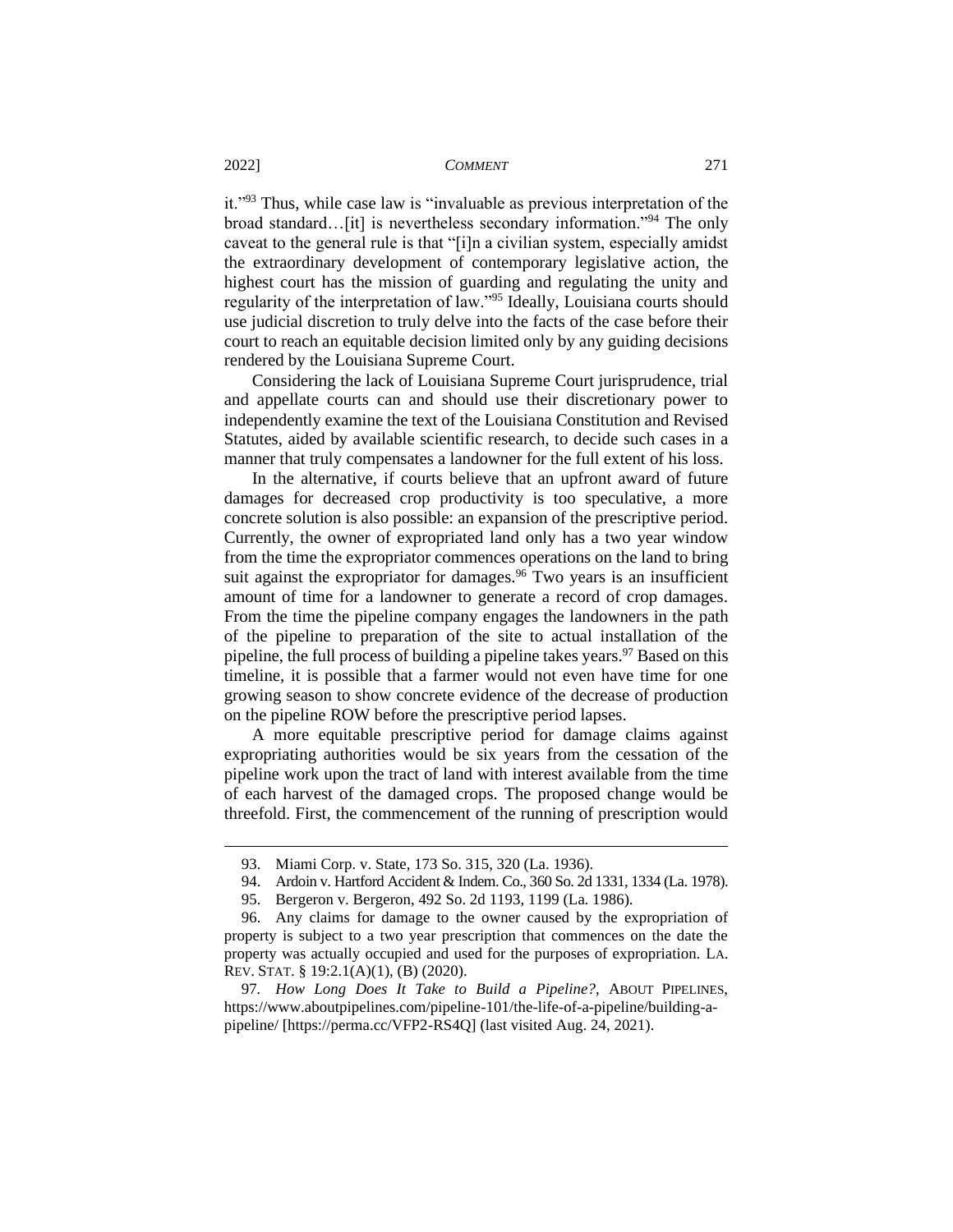begin at the completion of the pipeline construction rather than the time the expropriator begins operations on the land. As mentioned previously, the construction of a pipeline is a lengthy process. If the prescriptive period began once the pipeline work on the tract of land was completed, the landowner would not run into the issue of slow pipeline construction cutting into the prescriptive period.

Second, a prescriptive period of six years instead of two would provide ample time for the landowner to engage in multiple growing cycles and harvests to determine whether a decrease in production actually occurred. If a landowner could present actual proof, such as the harvest yields prepipeline and post-pipeline for the acreage along the pipeline ROW, a court would not be able to reject these damages as "too speculative." Six years would be a reasonable period based on evidence provided in the soil studies. According to one study, approximately six years are required for the soil to return to its pre-pipeline composition.<sup>98</sup> Thus, if the prescriptive period was extended to six years, the landowner could accumulate and subsequently present six years' worth of harvest data depicting the decreased crop yields suffered on the pipeline ROW.

Third, the award of interest would compensate the landowner for the time elapsed between the initial damages and when the landowner would actually receive compensation after going through the settlement process or litigation. Interest would begin to accrue from the time of each crop harvest starting with the first crop harvested after the pipeline installation. For example, consider a pipeline installed in 2020; the first crop would be harvested in 2021, which is when interest on the 2021 crop damages would begin to accrue. A second crop would be harvested in 2022, which is when interest on the 2022 crop damages would begin to accrue. A third crop would be harvested in 2023, which is when interest on the 2023 crop damages would begin to accrue, etc.

A potential drawback to this solution would be the increase in litigation required to bring forth these claims of damages against the pipeline companies. The goal of new law is to make reciprocal rights and duties of parties clearer rather than increase the need for litigation. To incentivize the parties to avoid litigation, the losing party should be required to pay the attorney's fees of the opposing party. Not only would this prevent a landowner from initiating bogus claims, but also this rule would incentivize the expropriating authority to engage in extrajudicial settlement with the landowner.

While Louisiana courts could simply decide to break from unjust precedent and provide future damages for decreased crop yields on

<sup>98.</sup> Peng Shi et al., *supra* note 79.